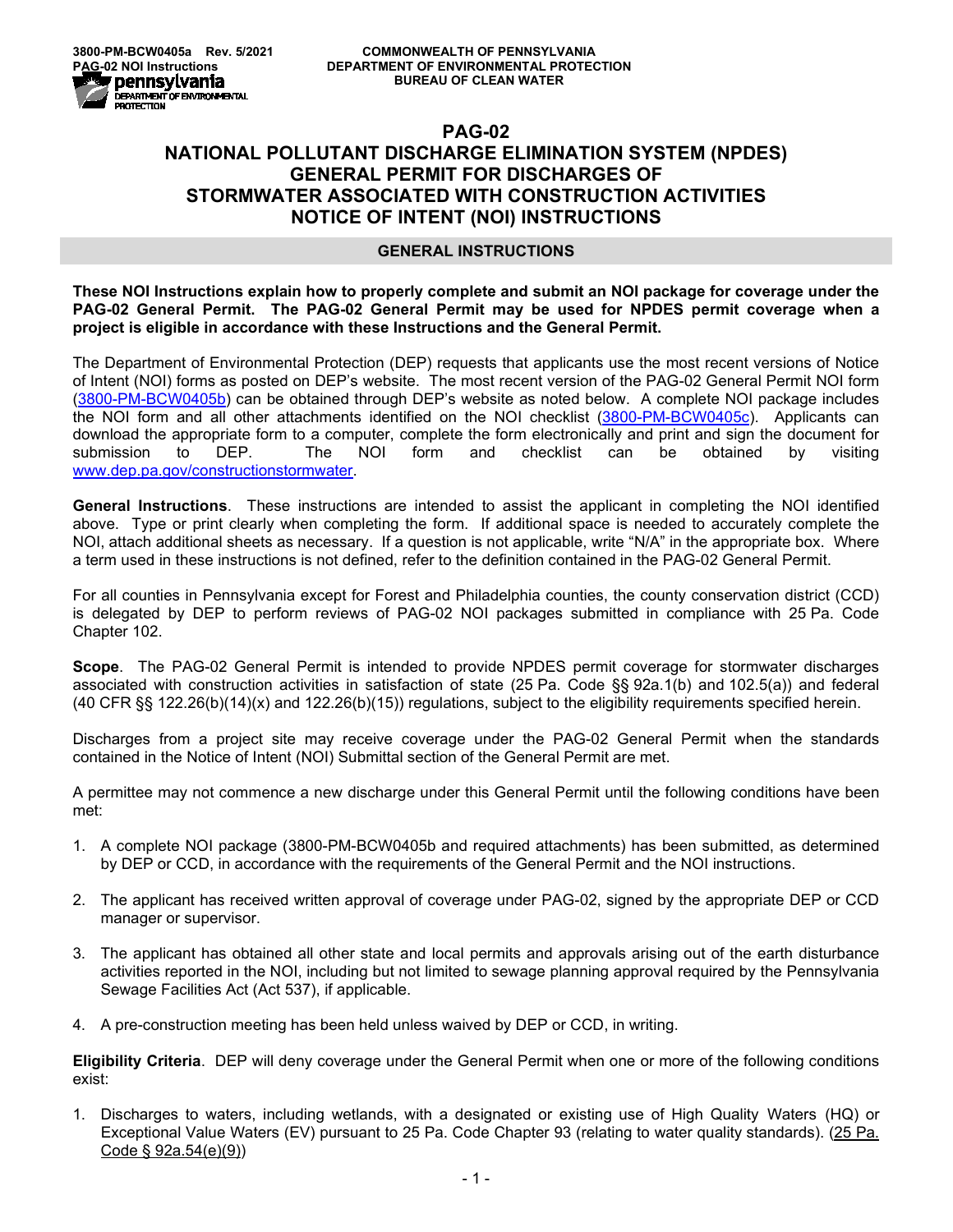2. Discharges which contain hazardous pollutants, toxics, or any other substance which - because of its quantity, concentration, or physical, chemical, or infectious characteristics - may cause or contribute to an increase in mortality or morbidity in either an individual or the total population, or pose a substantial present or future hazard to human health or the environment when discharged into surface waters of this Commonwealth. (25 Pa. Code  $§ 92a.54(a)(5))$ 

**NOTE 1** – If a project site is known to have on-site soils that are contaminated, and the contamination is not sitewide (i.e., hot spots), earth disturbance activities under the PAG-02 General Permit may be authorized for areas that are not contaminated. If on-site contaminated soils will be disturbed, the applicant must apply for an individual permit for the entire project site. For the purpose of the PAG-02 General Permit, soils are contaminated if concentrations (i.e., mg/kg) of any regulated substance exceed residential or non-residential medium-specific concentrations (MSCs) for soil in 25 Pa. Code Chapter 250 (Appendix A, Tables 3 and 4) for residential and non-residential sites, respectively, unless a site-specific standard has been met under a state or federal cleanup program or the applicant provides documentation of naturally occurring contamination.

**NOTE 2** – The introduction of chemicals such as flocculants to reduce pollutants in stormwater discharges during construction may be conducted under the PAG-02 General Permit if the proposed use is consistent with DEP's Erosion and Sediment Pollution Control Program Manual [\(363-2134-008\)](http://www.depgreenport.state.pa.us/elibrary/GetFolder?FolderID=4680) (E&S Manual) or if the introduction is otherwise approved by DEP's Bureau of Clean Water.

- 3. Discharges which individually or cumulatively have the potential to cause significant adverse environmental impact. (25 Pa. Code § 92a.54(e)(1))
- 4. Discharges to waters for which NPDES general permit coverage is prohibited under 25 Pa. Code Chapter 92a (relating to NPDES permitting, monitoring and compliance).
- 5. Discharges which are not, or will not be, in compliance with any of the terms or conditions of this General Permit. (25 Pa. Code § 92a.54(e)(2))
- 6. Discharges for which the responsible party (person) has failed and continues to fail to comply or has shown a lack of ability or intention to comply with a regulation, permit, and schedule of compliance or order issued by DEP or CCD. (25 Pa. Code § 92a.54(e)(3))
- 7. Discharges subject to categorical point source effluent limitations promulgated by the United States Environmental Protection Agency (EPA) for categories other than construction or post-construction. (25 Pa. Code § 92a.54(e)(5))
- 8. Discharges which do not, or will not, result in compliance with applicable effluent limitations or water quality standards. (25 Pa. Code § 92a.54(e)(6))
- 9. Discharges from construction activities for which DEP requires an Individual NPDES Permit to ensure compliance with the federal Clean Water Act, Pennsylvania's Clean Streams Law, or rules and regulations promulgated thereto; or where a change has occurred in the availability of demonstrated technology or practices for the control or abatement of pollutants applicable to the point source. (25 Pa. Code § 92a.54(e)(8))
- 10. Discharges associated with coal mining or noncoal mining activities pursuant to DEP's regulations at 25 Pa. Code Chapters 77 and 86-90.
- 11. Discharges associated with a construction activity that may adversely affect a Pennsylvania or federal endangered or threatened species or its critical habitat. (25 Pa. Code § 92a.12(c))
- 12. Discharges from a site where other point source(s) require the issuance of an Individual NPDES Permit. (25 Pa. Code § 92a.54(e)(7))
- 13. Discharges to surface waters identified in DEP's latest published Integrated Water Quality Monitoring and Assessment Report (Integrated Report) most recently approved by EPA as being impaired for siltation, suspended solids, turbidity, water/flow variability, flow modification/alterations, or nutrients unless the discharges will be managed with a non-discharge alternative or Antidegradation Best Available Combination of Technologies (ABACT) best management practices (BMPs).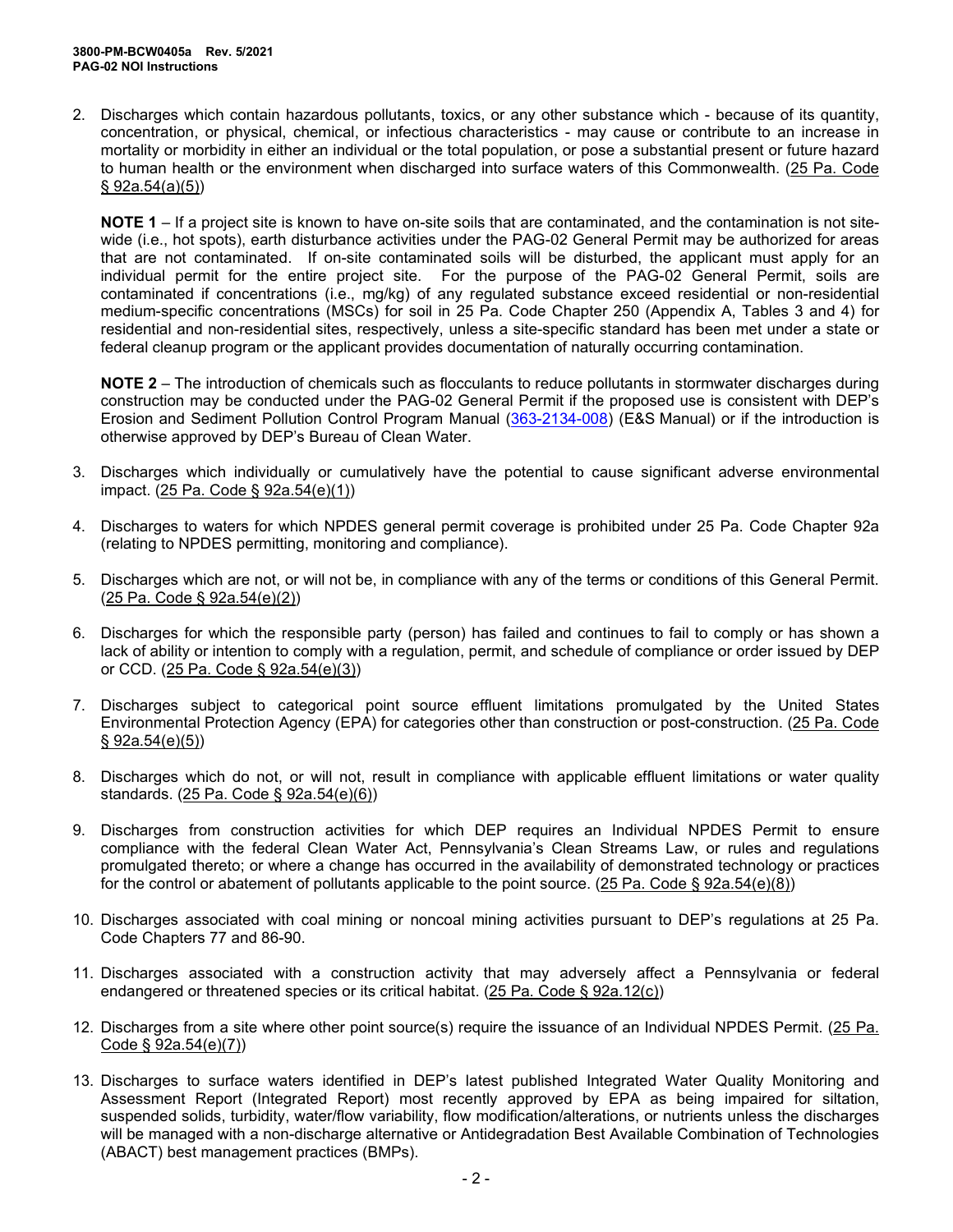**NOTE 3** – Eligibility criterion 13 applies to stormwater discharges directly to impaired waters.

14. Discharges to surface waters that are covered by an EPA-approved or EPA-established Total Maximum Daily Load (TMDL), including discharges to waters tributary to the Chesapeake Bay, in which the pollutant(s) of concern include siltation, suspended solids, or nutrients, unless the discharges will be managed with a nondischarge alternative or ABACT BMPs. In addition, if a specific wasteload allocation (WLA) has been established that would apply to the discharge, the permittee shall implement necessary steps to meet that allocation.

**NOTE 4** – Eligibility criterion 14 applies to stormwater discharges to waters covered by a TMDL, which may be watershed-wide or surface water-specific.

- 15. Discharges to municipal separate storm sewer systems (MS4s) and combined sewer overflow (CSO) municipal systems without the written consent of the MS4 or CSO permit holder unless those discharges result in no increase in volume, rate, or water quality.
- 16. Discharges of (a) wastewater from washout of concrete, unless managed by an appropriate control; (b) wastewater from washout and cleanout of stucco, paint, form release oils, curing compounds and other construction materials; (c) fuels, oils, or other pollutants used in vehicle and equipment operation and maintenance; and (d) soaps or solvents used in vehicle and equipment washing.

**Authorized Stormwater Discharges**. The following stormwater discharges associated with construction activities are authorized under the PAG-02 General Permit provided that the appropriate stormwater controls are designed, installed, and maintained by the permittee in accordance with applicable laws, regulations and guidance administered by DEP or EPA:

- 1. Stormwater discharges, including stormwater runoff, snowmelt runoff, and surface runoff and drainage, associated with construction activity as defined at 25 Pa. Code § 92a.2.
- 2. Stormwater discharges designated by DEP as needing permit coverage under 40 CFR § 122.26(a)(1)(v), 40 CFR § 122.26(b)(15)(ii) or Pennsylvania's Clean Streams Law that are associated with construction activity.
- 3. Stormwater discharges from off-site construction support activities (off-site support activities) including but not limited to concrete or asphalt batch plants, equipment staging yards, material storage areas, excavated material disposal (spoil) areas, borrow areas, stockpiling of topsoil, transfer of topsoil to other locations, and turnaround areas, provided that:
	- a. The off-site support activity is part of the same common plan of development or sale required to have permit coverage for stormwater discharges.

**NOTE 5** – If the location of an off-site support activity is not known at the time of PAG-02 NOI submission, but is located following commencement of coverage, the permittee must provide notification to DEP or CCD prior to commencing earth disturbance activities at the off-site support activity. The permittee must develop a new or updated E&S Plan reflecting the E&S BMPs for the off-site support activity and submit the E&S Plan for review and approval to DEP or CCD upon request. Also see DEP's Frequently [Asked Questions](http://files.dep.state.pa.us/Water/BPNPSM/StormwaterManagement/ConstructionStormwater/Chapter_102_Permit_Amendments_FAQ.pdf)  [\(FAQ\) for Chapter 102 Permit Amendments](http://files.dep.state.pa.us/Water/BPNPSM/StormwaterManagement/ConstructionStormwater/Chapter_102_Permit_Amendments_FAQ.pdf) for additional information.

- b. The off-site support activity is not a commercial operation and it does not serve multiple unrelated construction sites.
- c. The off-site support activity does not continue to operate beyond the completion of the construction activity at the project site it supports and will be restored to approximate original condition, as defined in the PAG-02 General Permit.

**NOTE 6** – Temporary concrete or asphalt batch plants typically generate wastewater that may not be discharged under PAG-02. The earth disturbance associated with these off-site activities may be covered under PAG-02, but the wastewater discharges may not be. In such situations earth disturbance may be covered under PAG-02, but operation of the facilities producing such wastewater may not be authorized until separate NPDES permit coverage is obtained for the wastewater discharges.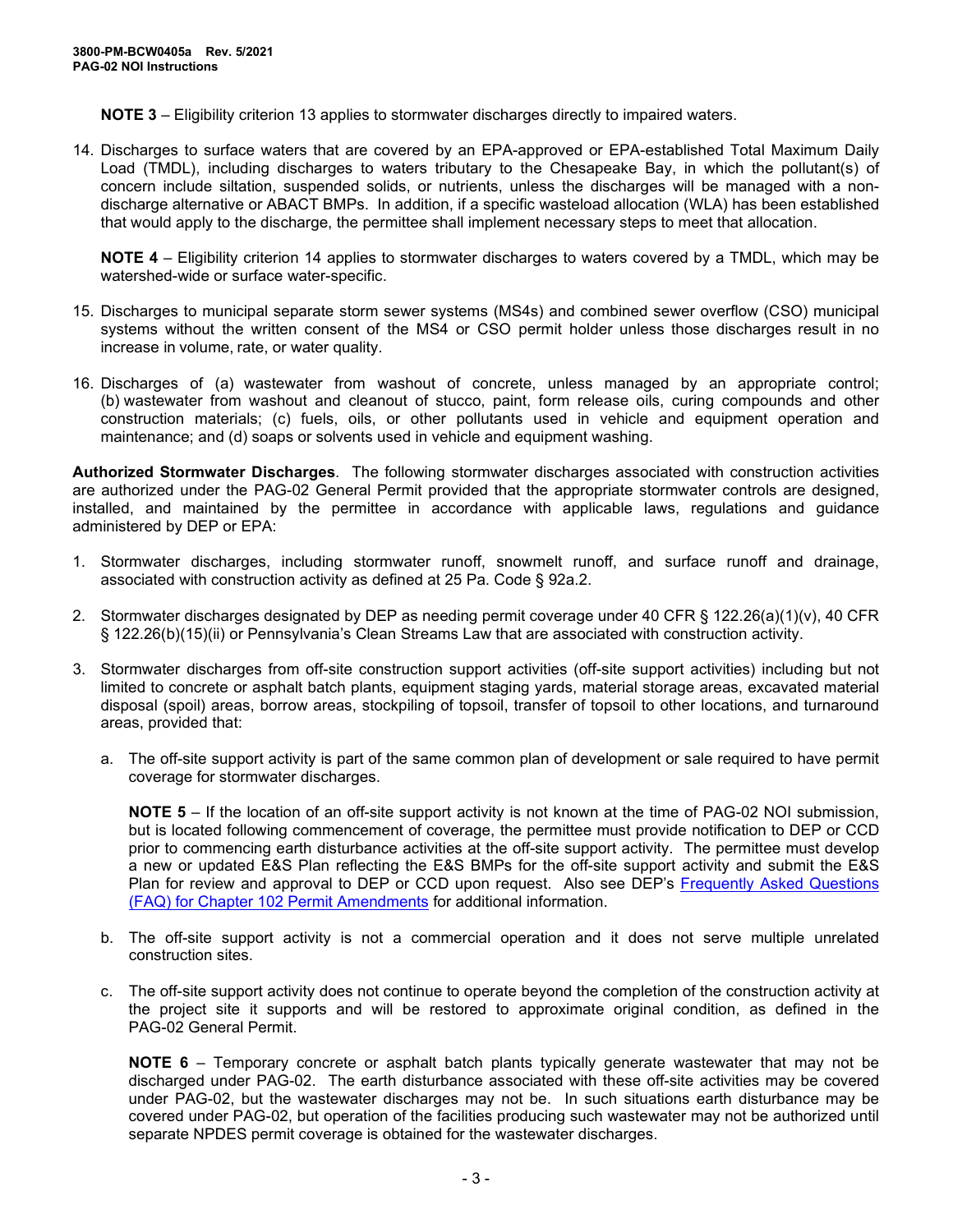If an off-site support activity does not meet these three guidelines, the off-site support activity will require separate NPDES permit coverage unless the earth disturbance will be less than one acre, in which case an E&S Plan must be developed, implemented and maintained in accordance with 25 Pa. Code § 102.4(b) and submitted for review and approval upon request by DEP or CCD.

**Administrative Process**. A complete NOI package must be submitted to DEP or CCD, who will verify eligibility for the PAG-02 General Permit and will publish notice of final actions on PAG-02 NOIs in the *Pennsylvania Bulletin*.

If DEP or CCD determines, upon receipt of a PAG-02 NOI package, that the applicant is not eligible to use PAG-02 for NPDES permit coverage, DEP or CCD will notify the applicant in writing (i.e., by letter or email) prior to the end of the completeness review period that the applicant is ineligible for PAG-02 coverage and the NOI will be returned. The applicant will then have the option of applying for an individual permit. Pre-application meetings or calls are important not only for an applicant to explain the project to DEP or CCD, but also for DEP or CCD to verify eligibility, minimizing the likelihood of a DEP or CCD finding of ineligibility.

If DEP or CCD determines, upon receipt of a PAG-02 NOI package, that the NOI package is incomplete, DEP or CCD will notify the applicant in writing (i.e., by letter or email) prior to the end of the completeness review period. NOIs with fee payments that include insufficient funds will be considered incomplete. The applicant will have one 60 calendar-day period ("deficiency correction period") to submit the necessary information or fees to make the NOI package complete. This deficiency correction period is independent of the completeness review period. Applicants may request up to a maximum 30-day extension, which may or may not be approved by DEP or CCD. Extensions must be approved in writing (i.e., by letter or email). If DEP or CCD determines that despite the receipt of additional information the NOI remains incomplete, DEP or CCD will notify the applicant that the NOI has been denied. If the applicant does not respond within the 60 calendar days, DEP or CCD will consider the application to be withdrawn by the applicant in accordance with 25 Pa. Code § 102.6(c)(2). Fees submitted as part of the PAG-02 NOI package will not be returned. The applicant may submit a new PAG-02 NOI for the same project.

**NOTE 7** – DEP or CCD will only send one incompleteness review letter.

**NOTE 8** – If DEP or CCD notifies an applicant for PAG-02 coverage that the NOI is incomplete, the applicant need only submit the information required to complete the NOI; resubmission of the entire NOI package is not required.

Following receipt of written notification from DEP or CCD that an NOI is incomplete, the applicant must provide the necessary information within the deficiency correction period. Once the necessary information is received by DEP or CCD, or otherwise following DEP or CCD's determination that an NOI is complete, the technical review phase of the review period begins:

- If there are no technical deficiencies with the NOI, DEP or CCD will proceed to take a final action on the NOI.
- If DEP or CCD determines that there are technical deficiencies that are not significant, DEP or CCD will call or email the applicant and/or consultant to resolve minor deficiencies.
- If DEP or CCD determines that there are significant technical deficiencies, DEP or CCD will provide written notification (i.e., by letter or email) to the applicant and consultant, as applicable. In general, one technical deficiency notice will be issued during the technical review period. DEP or CCD will provide, in the technical deficiency notice, a deadline by which the deficiency or deficiencies must be corrected. An applicant who desires additional time to correct deficiencies must contact DEP or CCD to request an extension and must provide an alternate date by which deficiencies will be corrected (generally up to a maximum of 30 additional days). Extensions must be approved in writing (i.e., by letter or email) by DEP or CCD.
	- $\circ$  If the applicant responds with information to correct the significant technical deficiencies by the deadline established by DEP or CCD or by the approved extension, and if DEP or CCD determines that the submission has corrected the significant technical deficiencies. DEP or CCD will proceed to take a final action on the NOI.
	- $\circ$  If the applicant fails to respond by the deadline established by DEP or CCD or by the approved extension, the NOI will enter the elevated review process.
	- $\circ$  If the applicant responds with information to correct the significant technical deficiencies by the deadline established by DEP or CCD or by the approved extension, and if DEP or CCD determines that the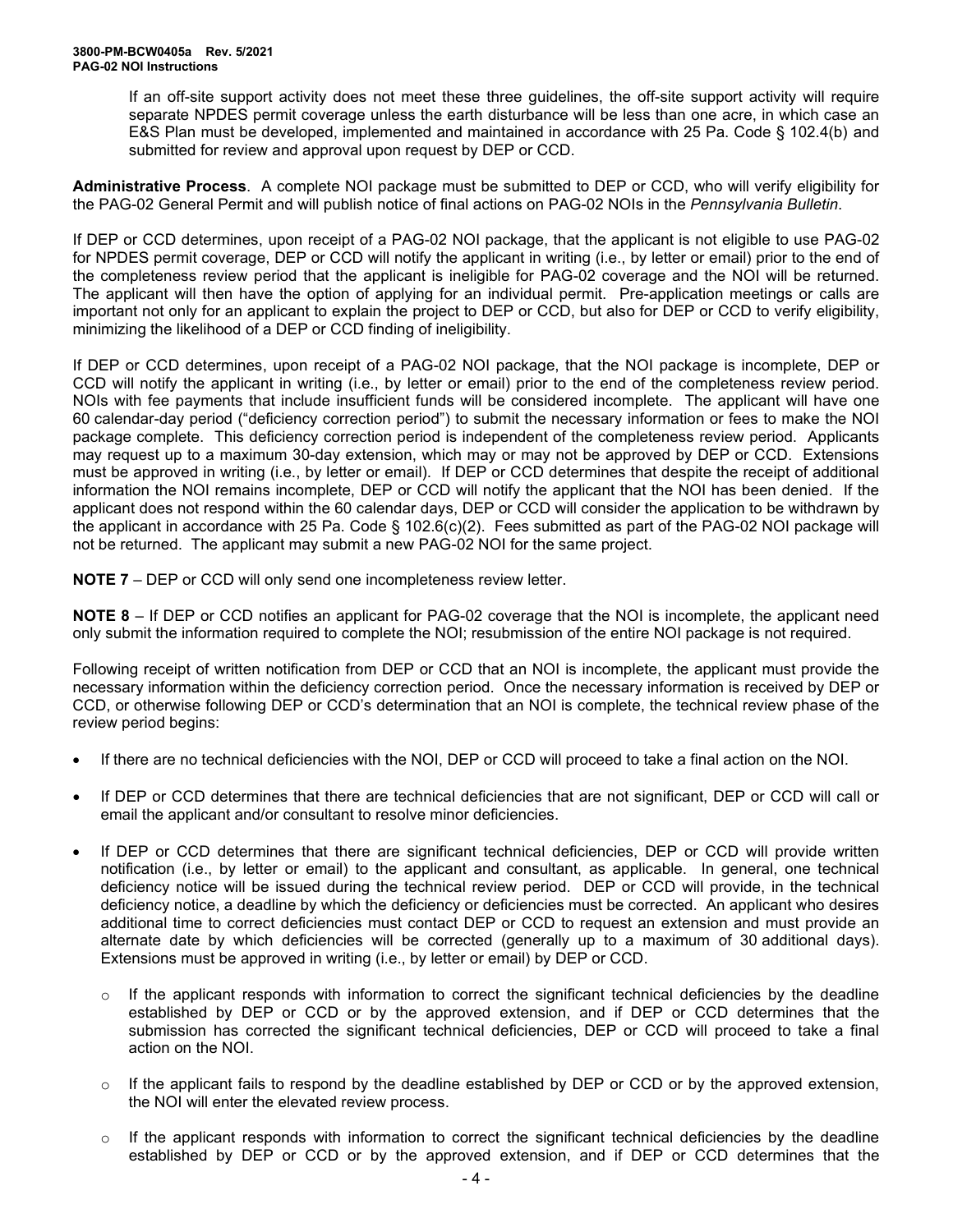submission has not corrected the significant technical deficiencies or the submission results in additional significant technical deficiencies, the NOI will enter the elevated review process.

**NOTE 9** – It is the applicant's responsibility to ensure that proper quality assurance is performed when responding to technical deficiencies. For example, a change in a calculated value may result in the need to update a series of documents to reflect the change. Resubmission of all documents in the NOI package affected by the change is necessary.

An overview of the NOI review process for PAG-02 NOIs is presented in **Figure 1**. Construction resulting in stormwater discharges from earth disturbances greater than or equal to one acre may commence when the following criteria have been met:

- 1. The applicant has submitted a complete NOI package [\(3800-PM-BCW0405b](http://www.depgreenport.state.pa.us/elibrary/GetFolder?FolderID=90982) and required attachments) in accordance with the requirements of the General Permit and the NOI instructions.
- 2. The applicant has received written approval of coverage under PAG-02, signed by the appropriate DEP or CCD manager or supervisor.
- 3. All other permits and approvals relating to the earth disturbance activities reported in the NOI, including but not limited to sewage planning approval required by the Pennsylvania Sewage Facilities Act (Act 537), if applicable, have been obtained.
- 4. A pre-construction meeting has been held unless waived by DEP or CCD, in writing.

**Pre-Application Meeting**. A pre-application meeting or call with the appropriate DEP or CCD office is encouraged, but not required, prior to submission of the NOI package. Applicants are encouraged to mail, fax or email DEP's Chapter 102 Pre-Application Meeting Request form [\(3800-FM-BCW0271e\)](http://www.depgreenport.state.pa.us/elibrary/GetFolder?FolderID=2713) to the appropriate DEP or CCD office to arrange for the meeting or call.

**Deadline for NOI Submission**. Persons seeking new coverage under the PAG-02 General Permit must submit a complete NOI package at least 60 calendar days prior to the planned date for commencing construction. **Submission of an NOI 60 calendar days prior to the planned date for commencing construction does not imply or guarantee that DEP or CCD will be able to approve PAG-02 coverage on or before the end of that 60-day period**. Applicants are encouraged to apply as early as possible prior to the planned date for commencing construction and ensure the NOI is complete and technically adequate.

**Where to Submit NOI Packages**. Applicants should submit complete PAG-02 NOI packages as specified in the PAG-02 checklist [\(3800-PM-BCW0405c\)](http://www.depgreenport.state.pa.us/elibrary/GetFolder?FolderID=90982) including applicable fees to DEP or CCD as follows:

- For a project located in a single county, submit the NOI package to the appropriate CCD for the county, unless the project is located in Forest or Philadelphia counties, in which the NOI package should be submitted to DEP's Northwest, Southwest, or Southeast regional offices, respectively.
- For projects located in two counties, submit the NOI package to the appropriate CCD for the county with the greatest amount of earth disturbance, unless that county is Forest or Philadelphia, in which case the NOI package should be submitted to DEP's Northwest, Southwest, or Southeast regional offices, respectively.
- For projects located in more than two counties but within the jurisdiction of the same DEP regional office, submit the NOI package to the appropriate DEP regional office.
- For projects located in more than two counties that are also in the jurisdictions of two or more DEP regional offices, submit the NOI package to DEP's Regional Permit Coordination Office in Harrisburg.

For CCD mailing addresses, please visit the Pennsylvania Association of Conservation Districts, Inc. (PACD) website at [www.pacd.org,](http://www.pacd.org/) select "Your District" and "Find Your Conservation District." DEP regional office jurisdictions and mailing addresses can be found at [www.dep.pa.gov](http://www.dep.pa.gov/) (select "Regional Resources").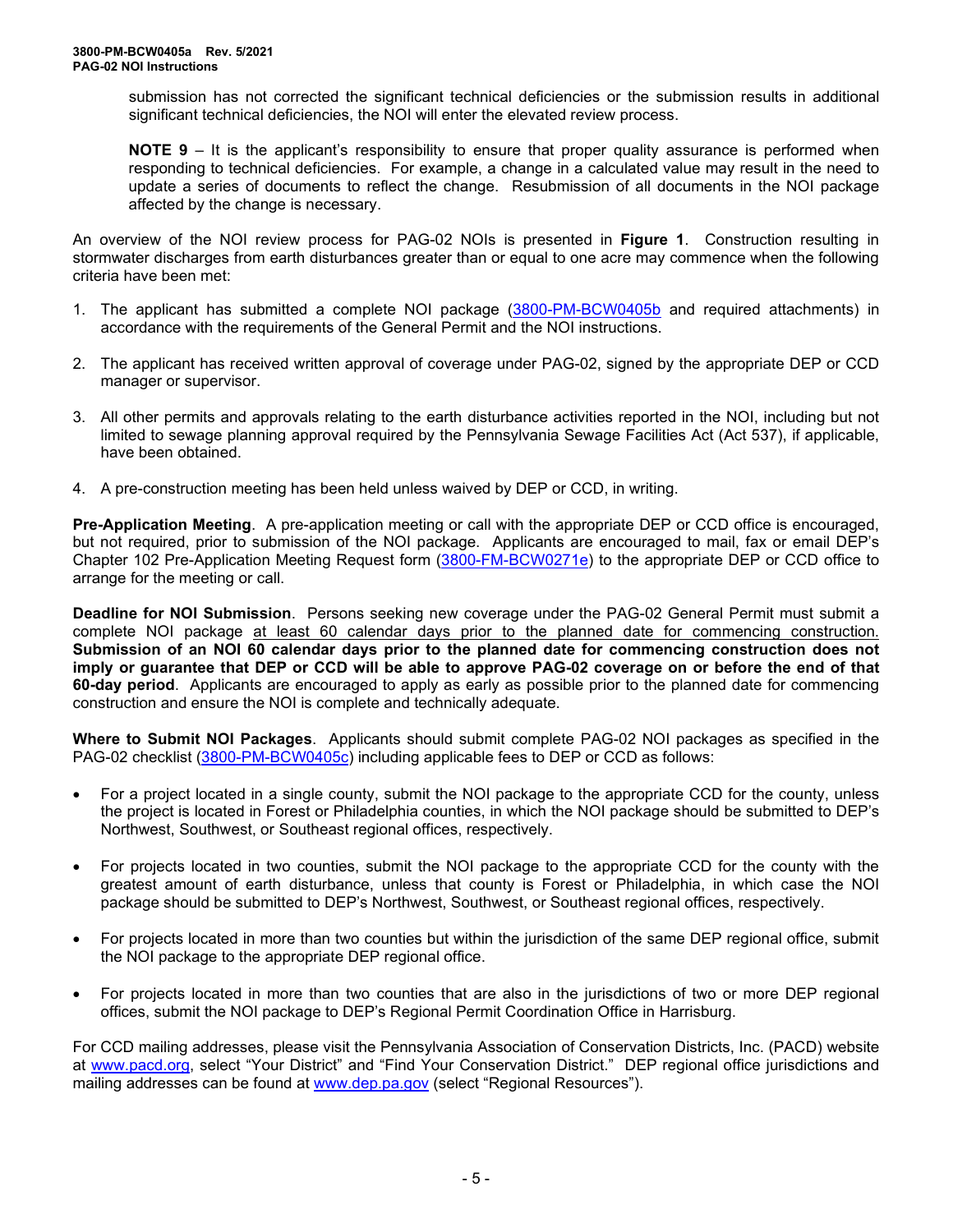## **Figure 1: Overview of PAG-02 Administrative Process**

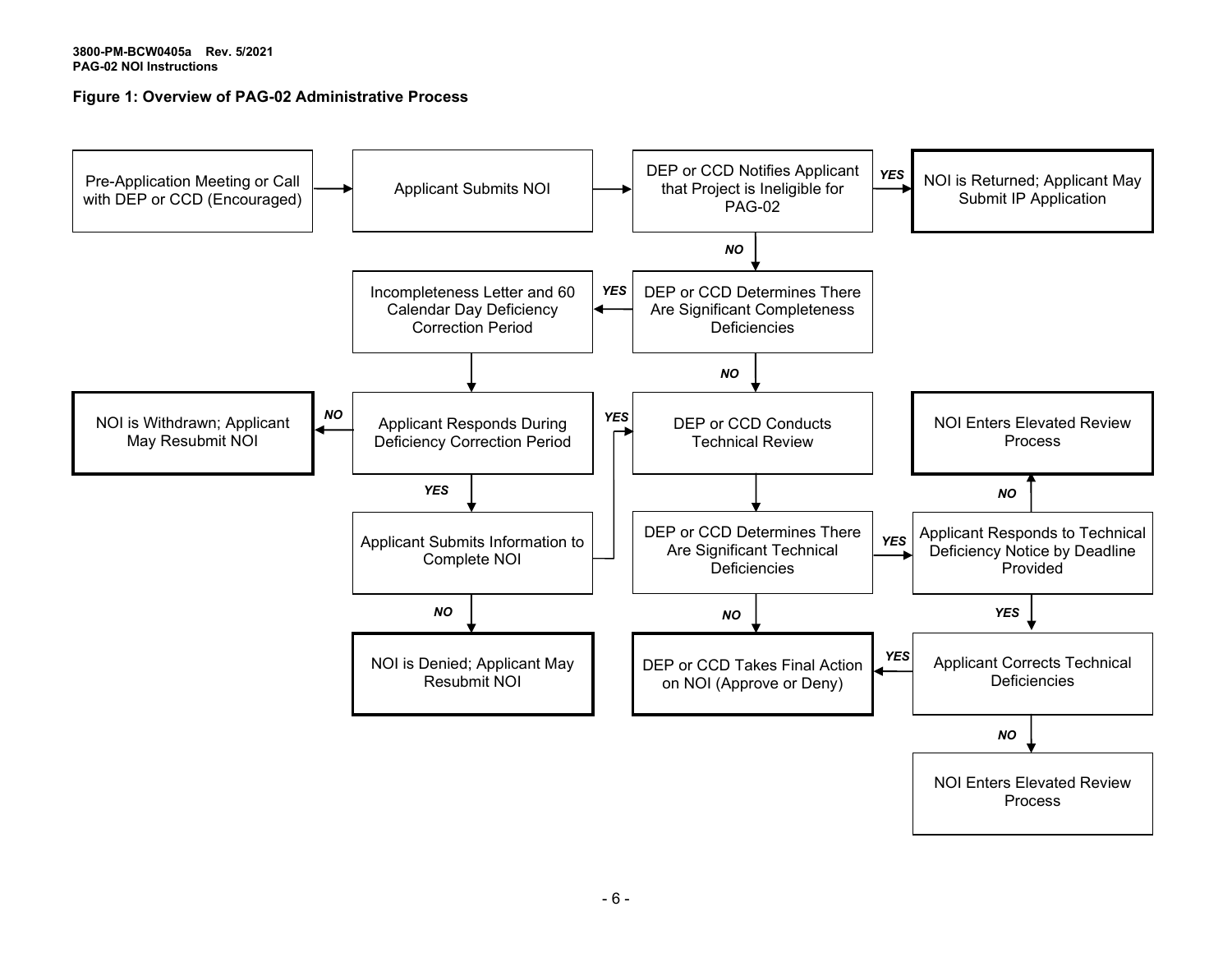**NOI Fees**. The following fees are applicable to the submission of a PAG-02 NOI:

Disturbed Acreage Fee: The applicant must submit a disturbed acreage fee in the form of a check or money order with the NOI package. The amount of the disturbed acreage fee is determined by multiplying the number of disturbed acres (where acres is rounded to the closest whole number) by \$100. For example, if 1.5 acres will be disturbed, round to 2 acres and submit a check or money order in the amount of \$200. This fee is made payable to the Commonwealth of Pennsylvania Clean Water Fund.

Administrative Filing Fee: The applicant must submit an administrative filing fee in the form of a check or money order with the NOI package in the amount of \$500. This fee is made payable to the county Clean Water Fund for the CCD in the county where the NOI was submitted. If the NOI is submitted to DEP, then this fee is made payable to the Commonwealth of Pennsylvania Clean Water Fund.

**NOTE 10** – The check or money order for the administrative filing fee must be separate from the check or money order for the disturbed acreage fee.

**NOTE 11** – If a CCD will be conducting the PAG-02 NOI review, additional fees may apply and a separate CCD application form may be needed. Please check the appropriate CCD website or otherwise contact the CCD for the latest fee schedule.

Fee Exemptions: In accordance with 25 Pa. Code § 102.6(b)(4), any federal or state agency or independent state commission that provides funding for program administration by DEP through the terms and conditions of a mutual agreement may be exempt from the NOI fees identified above. At this time, DEP, EPA, the Pennsylvania Turnpike Commission, the Pennsylvania Fish and Boat Commission, the Department of Conservation and Natural Resources, and the Pennsylvania Department of Transportation (PennDOT) are agencies that meet this requirement.

**County and Municipal Notification**. All applicants must submit County [\(3800-FM-BCW0271b\)](http://www.depgreenport.state.pa.us/elibrary/GetFolder?FolderID=2713) and Municipal [\(3800-FM-BCW0271c\)](http://www.depgreenport.state.pa.us/elibrary/GetFolder?FolderID=2713) Notification forms as attachments to the NOI. These forms serve two purposes: 1) to provide notice under Act 14 of planned land development activities requiring a DEP permit; and 2) to provide information to DEP or CCD concerning consistency with county and municipal plans and ordinances pursuant to Acts 67, 68, and 127 of 2000 (P.L. 483, P.L. 495, and P.L. 940)

In the event that an applicant has submitted the Notification forms to the appropriate county and municipality, but the county and/or municipality have not completed, signed and returned the forms to the applicant within 30 days, the applicant may submit the PAG-02 NOI to DEP or CCD with the following documentation: 1) copies of the County and Municipal Notification forms that were submitted to the county and municipality, in which the applicant's section is complete and signature provided; and 2) proof of receipt by the county and/or municipality (i.e., copies of returned registered mail receipts or other suitable documentation). DEP or CCD will consider county and municipal notification to be complete upon receipt of these items. If the county and/or municipality does complete and sign the Notification form(s) and return them to the applicant prior to DEP or CCD taking a final action on the NOI, the applicant must submit these forms to DEP or CCD to supplement the NOI.

**PNDI Receipt**. Applicants for PAG-02 coverage must submit a Pennsylvania Natural Diversity Inventory (PNDI) receipt with the NOI package along with copies of correspondence from jurisdictional agencies, if applicable. Applicants must visit [www.naturalheritage.state.pa.us,](http://www.naturalheritage.state.pa.us/) select Conservation Explorer, and utilize the PNDI Environmental Review tool to generate a PNDI receipt (draft receipts are not acceptable). The PNDI receipt must be up to date and not scheduled to expire prior to the anticipated commencement of construction. The PNDI receipt will indicate one of the following outcomes:

- **No Known Impact** Nothing further required.
- **Conservation Measures** Nothing further required.
- **Avoidance Measures** The applicant must sign the PNDI receipt, indicating that the applicant can and will fulfill the Avoidance Measures for the project, and the Avoidance Measures must be identified in the Erosion and Sediment Control Plan (E&S Plan) and/or Post-Construction Stormwater Management Plan (PCSM Plan) as applicable. If the applicant cannot or chooses not to meet the Avoidance Measures, the applicant must follow the same process for Potential Impact described below.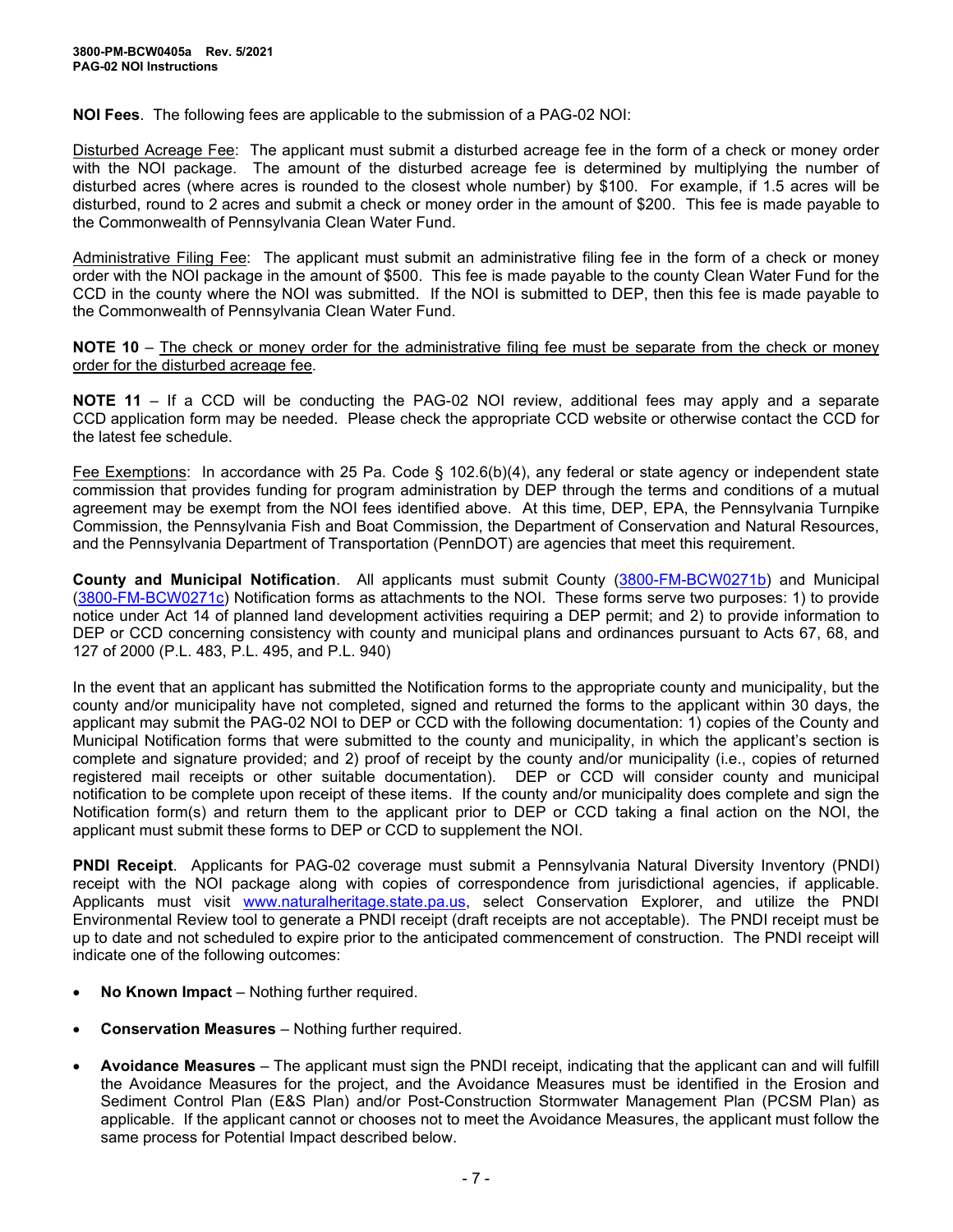**Potential Impact** – In addition to the PNDI receipt, the applicant must provide the clearance letter(s) from the jurisdictional agencies identified in the PNDI receipt.

It is recommended that the PNDI process be completed prior to submission of a PAG-02 NOI to avoid the potential for delays and overall project risks. However, DEP will allow for a concurrent review for PAG-02 NOIs. Under the concurrent review process, the applicant may submit the PNDI receipt with the PAG-02 NOI and then, if necessary, work on obtaining clearance letters from jurisdictional agencies identified in the PNDI receipt during the review period. DEP or CCD will not, however, issue approval of coverage under PAG-02 until the clearance letter(s), if applicable, are submitted to supplement the NOI. It is noted that clearance applies to threatened and endangered species only (i.e., not species of special concern).

**Site Restoration**. For the purpose of this General Permit, site restoration projects can be characterized by one or more of the following criteria:

• Projects that will restore the area of earth disturbance to approximate original condition or will not have impervious surfaces.

**NOTE 12** – Restoration from forest (pre-construction) to meadow (post-construction) is considered acceptable.

**NOTE 13** – Runoff flows may not be concentrated following earth disturbance where such concentrated flows did not exist prior to earth disturbance.

- Environmental enhancement projects, such as wetland mitigation projects, stormwater retrofits and stream restoration projects.
- Slope stabilization projects not associated with a road maintenance activity.
- Slope flattening, not associated with a road maintenance activity, that changes the grade of the site, but does not significantly change the runoff characteristics.
- Spoil or borrow areas that will be covered with vegetation equivalent to a meadow in good condition or will be forested/wooded.
- Land clearing and grading for the sole purpose of creating vegetated open space such as parks and fields, excluding projects that alter hydrology from pre- to post-construction conditions.
- Athletic fields (i.e., natural grass) that do not alter hydrology from pre- to post-construction conditions.
- Demolition projects where vegetation will be established and no redevelopment is planned.

When these criteria are met the project qualifies for a site restoration plan under 25 Pa. Code § 102.8(n) to satisfy PCSM Plan requirements.

**Preparedness, Prevention and Contingency Plan**. In accordance with 25 Pa. Code § 102.5(l), a person shall prepare and implement a site-specific Preparedness, Prevention, and Contingency (PPC) Plan when storing, using or transporting materials including: fuels, chemicals, solvents, pesticides, fertilizers, lime, petrochemicals, wastewater, wash water, core drilling wastewater, cement, sanitary wastes, solid wastes or hazardous materials onto, on or from the project site during earth disturbance activities. Submission of a PPC Plan is not required with the NOI, but must be made available to DEP or CCD upon request (e.g., as part of a site inspection) if the materials listed above are stored, used, or transported.

**Operators/Co-Permittees**. In accordance with 25 Pa. Code § 102.5(h), operators who are not the permittee shall be co-permittees. An operator is a person who has oversight responsibility of earth disturbance activities on a project site or a portion thereof who has the ability to make modifications to the E&S Plan, the PCSM Plan, or site specifications and/or has day-to-day operational control over earth disturbance activities to ensure compliance with the E&S or PCSM Plans.

For example, if a gas station/convenience store company submits a PAG-02 NOI package and the package is approved by DEP or CCD, the gas station/convenience store company becomes the permittee. If the gas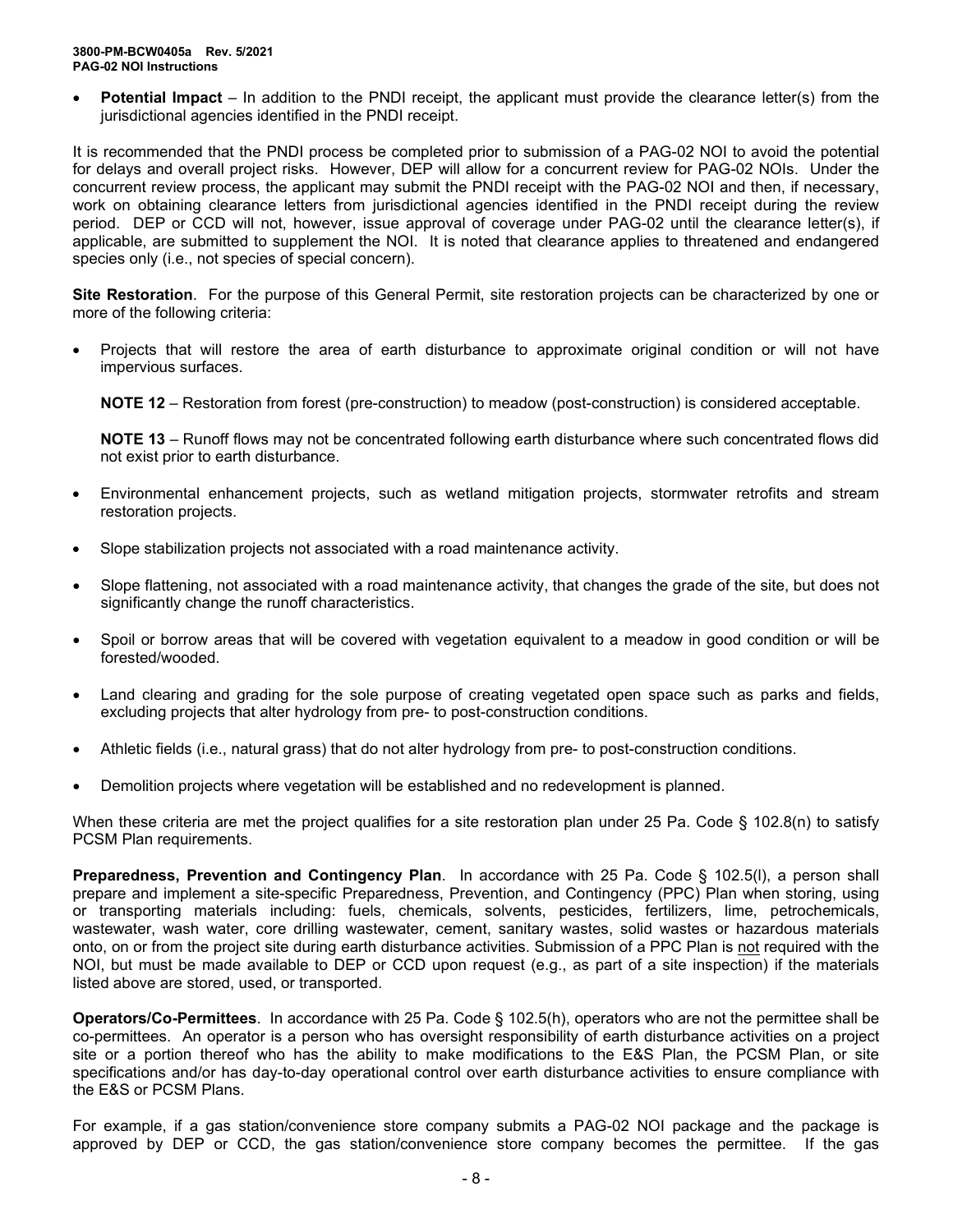station/convenience store company hires a general contractor to oversee site construction, the general contractor becomes an operator. The general contractor may then hire an excavating company to handle the bulk earth disturbance, who also becomes an operator. However, if the general contractor hires an electrical contractor to install an underground electric line, the electrical contractor would not become an operator.

If operator(s) are known by the applicant at the time of NOI submission, the name(s) of the operator(s) should be identified on and sign the NOI. Upon approval of coverage, the operator(s) identified in the NOI will become copermittee(s). Following approval of coverage, every time an operator is selected for a project with PAG-02 General Permit coverage, the permittee(s) and the operator(s) must complete and sign the Co-Permittee Acknowledgement Form for Chapter 102 Permits [\(3800-FM-BCW0271a\)](http://www.depgreenport.state.pa.us/elibrary/GetFolder?FolderID=2713) prior to commencing earth disturbance work. These forms must be retained by the permittee(s) and must be sent to the appropriate DEP or CCD office prior to the co-permittee commencing earth disturbance work. If an operator completes their job responsibilities, the operator may elect to terminate its responsibilities under the PAG-02 General Permit prior to submission of a Notice of Termination (NOT) by the permittee by completing and signing a Co-Permittee Liability Release form [\(3800-FM-BCW0271\)](http://www.depgreenport.state.pa.us/elibrary/GetFolder?FolderID=2713). These forms must also be signed and retained by the permittee and must be sent to the appropriate DEP or CCD office when the forms are fully signed. Note that the co-permittee cannot be released from liability under the NPDES permit unless approved by the permittee.

**Amendments to Approved Coverage**. Following commencement of coverage under the PAG-02 General Permit, construction plans may change. If, despite the changes, the project remains eligible for PAG-02 coverage, the permittee can amend coverage under PAG-02. If the changes will result in the project being ineligible for PAG-02 coverage, the permittee must provide DEP or CCD with written or verbal notification of the permittee's intention to submit an individual permit application. For the types of changes that qualify for Major and Minor Amendments and the application or NOI requirements for the amendments, refer to DEP's Frequently Asked [Questions \(FAQ\) for](http://files.dep.state.pa.us/Water/BPNPSM/StormwaterManagement/ConstructionStormwater/Chapter_102_Permit_Amendments_FAQ.pdf)  Chapter 102 [Permit Amendments.](http://files.dep.state.pa.us/Water/BPNPSM/StormwaterManagement/ConstructionStormwater/Chapter_102_Permit_Amendments_FAQ.pdf) Permittees who are unsure whether proposed changes constitute a Major or Minor Amendment should contact the appropriate DEP or CCD office.

**Off-Site Support Activities**. Off-site support activities are not required to be contiguous to the project site for PAG-02 eligibility. If the permittee plans to utilize multiple off-site support activity locations, earth disturbances resulting from these off-site support activities are cumulative if they are located no more than one-quarter (0.25) mile apart. If located more than one-quarter mile apart, activities at off-site support locations are considered discrete construction activities, unless contiguous to the project site. For example, the construction of a new road will involve three off-site staging and material handling areas. Two areas are located within 1,000 feet of each other, and the third will be located one-half (0.5) mile away and not contiguous to the road project site. Earth disturbance associated with the two areas within 1,000 feet of each other will be considered part of the original project site disturbance, while the third area will be considered a standalone construction site, subject to E&S controls and a permit if necessary.

For off-site support activities that discharge wastewater, the permittee must apply for and obtain an Individual NPDES Permit under Chapter 92a.

**Earth Disturbance Threshold**. Other than agricultural plowing and tilling, animal heavy use areas, timber harvesting, oil and gas, and road maintenance activities, DEP considers earth disturbances exceeding 0.99 acre as needing NPDES permit coverage due to the likelihood that actual earth disturbance during construction will meet or exceed the one-acre threshold for a permit under 25 Pa. Code § 102.5. For example, proposed earth disturbances of 0.999, 0.995 and 0.991 acre will be rounded up to one acre and a permit would be required. Disturbances of 0.99 acre and smaller would not require a permit, unless part of a portion, part, or stage of a larger common plan of development or sale or otherwise required by DEP in accordance with federal regulations.

**Area of Earth Disturbance**. Applicants must calculate the area of earth disturbance based on the area associated with earth disturbance activity as defined in 25 Pa. Code § 102.5. The area of earth disturbance does not include areas used for temporary storage of materials, products, or equipment associated with a project involving earth disturbance if the storage activity in itself does not disturb the land. For example, the temporary use of a field to store pipe and related materials for utility construction does not constitute an earth disturbance if the field is not disturbed prior to, during, or following the storage activity.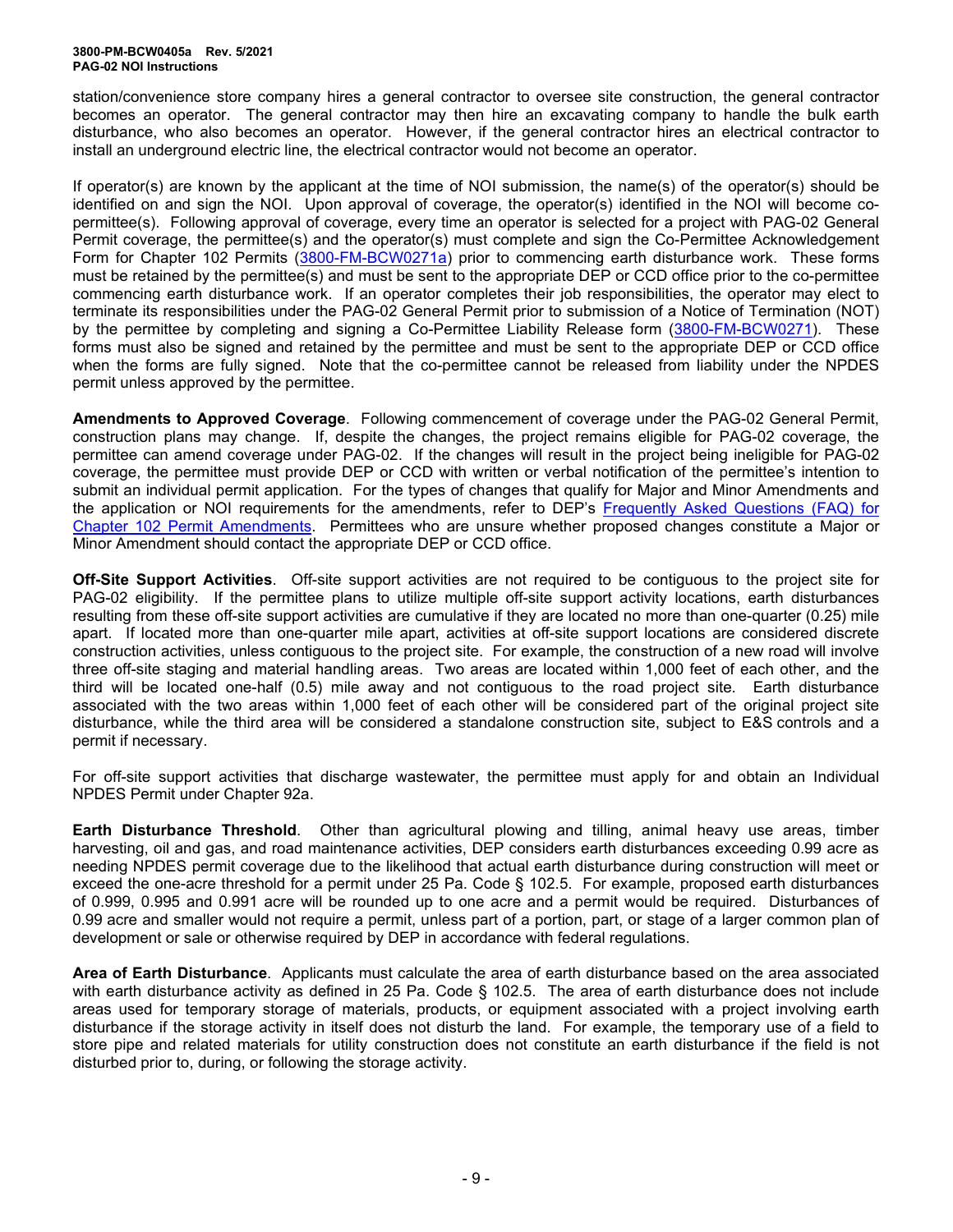**E&S Requirements for Runoff from Off-Site Areas**. For E&S purposes, a person proposing an earth disturbance activity must minimize the potential for accelerated erosion and sedimentation due to stormwater runoff from 1) the project site, and 2) all areas outside of the project site (i.e., off-site areas) in which stormwater flows onto the project site.

- If stormwater from off-site areas is diverted around a project site, the person proposing an earth disturbance activity is responsible for ensuring adequate BMPs are installed and maintained to prevent accelerated erosion concerns at the location where such stormwater is diverted and discharged to, unless the responsibility is agreed to by a different party. Such agreement must be retained by the permittee and made available to DEP or CCD upon request.
- If off-site stormwater is diverted to a storm sewer, the person proposing an earth disturbance is responsible for acquiring permission to discharge to the storm sewer. Such permission must be retained by the permittee and made available to DEP or CCD upon request.
- If off-site stormwater is diverted to a surface water, the person proposing an earth disturbance activity, or a different party if agreed to, must ensure measures are taken to prevent accelerated stream bank erosion, downstream flooding, deposition of pollutants, or other impacts that may cause or contribute to an impairment of the surface water. Such measures and demonstration should be included in the E&S Plan attached to the NOI.

**PCSM Requirements for Runoff from Off-Site Areas**. For PCSM purposes, a person proposing an earth disturbance activity that requires permit coverage must manage stormwater for volume, rate, and water quality across the project site and all off-site areas in which stormwater flows onto the project site.

- For runoff from off-site areas that is diverted around a project site or diverted to a storm sewer or a surface water, follow E&S requirements identified above.
- Runoff from off-site areas that is not diverted around a project site must be managed by the person proposing an earth disturbance activity. Calculations relating to volume, water quality, and peak rate do not need to include off-site stormwater in order to demonstrate compliance with Chapter 102; however, the design of BMPs must include consideration of the receipt of any off-site stormwater. For example, a BMP may include a bypass to release a volume of water equivalent to the volume received from off-site sources, as long as measures are taken to prevent accelerated stream bank erosion, downstream flooding, deposition of pollutants, or other impacts that may cause or contribute to an impairment.

**Common Plan of Development or Sale**. A common plan of development or sale may be considered any announcement or piece of documentation (e.g., sign, public notice or hearing, advertisement, drawing, permit application, zoning request, computer design) or physical demarcation (e.g., boundary signs, lot stakes, surveyor markings) indicating construction activities may occur on the same or contiguous tax parcels. For DEP's approach to Chapter 102 permitting of common plans of development or sale, refer to DEP's [Frequently Asked Questions \(FAQ\)](http://files.dep.state.pa.us/Water/BPNPSM/StormwaterManagement/ConstructionStormwater/Common_Plan_FAQ.pdf)  for Chapter 102 [Common Plan of Development](http://files.dep.state.pa.us/Water/BPNPSM/StormwaterManagement/ConstructionStormwater/Common_Plan_FAQ.pdf) or Sale.

**NOTE 14** – Where DEP or CCD determines that an entity has sold property to others in the interests of eliminating the need for a permit for an earth disturbance activity involving a larger common plan of development or sale, DEP or CCD may require the person proposing to conduct the earth disturbance activity to apply for and obtain a permit prior to commencing the earth disturbance activity.

**Other Requirements**. The applicant is expected to download the PAG-02 General Permit from DEP's website and read and understand it prior to submitting an NOI. The applicant should contact DEP or CCD if clarification of General Permit requirements is needed. A permittee is expected to download and utilize DEP's Chapter 102 Site Inspection Report [\(3800-FM-BCW0271d\)](http://www.depgreenport.state.pa.us/elibrary/GetFolder?FolderID=2713) throughout construction; alternative formats containing identical information are acceptable. The permittee will be required to submit an NOT [\(3800-PM-BCW0229b\)](http://www.depgreenport.state.pa.us/elibrary/GetFolder?FolderID=3668) following completion of the earth disturbance activity and permanent stabilization.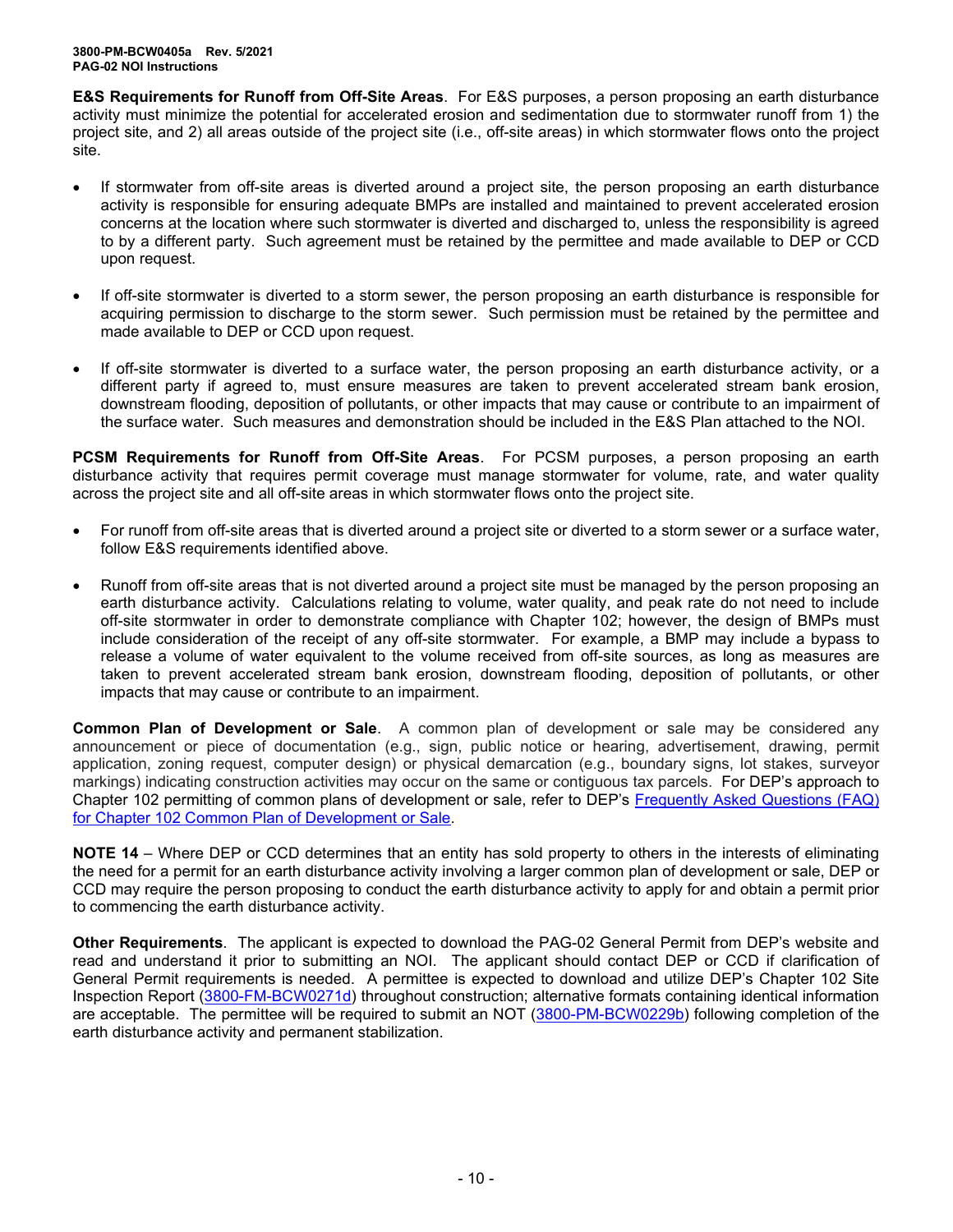In addition, the permittee may require the use of other DEP forms throughout construction, including but not limited to:

- [3800-FM-BCW0271](http://www.depgreenport.state.pa.us/elibrary/GetFolder?FolderID=2713) Co-Permittee Liability Release form. May be used by an operator that is a co-permittee, or any other co-permittee, to report termination of responsibility under a permit. May not be used by the applicant of a NOI who becomes a permittee.
- [3800-FM-BCW0271a](http://www.depgreenport.state.pa.us/elibrary/GetFolder?FolderID=2713) Co-Permittee Acknowledgement Form for Chapter 102 Permits. Must be used when an operator will commence earth disturbance activities and must be a co-permittee.
- [3800-PM-BCW0041](http://www.depgreenport.state.pa.us/elibrary/GetFolder?FolderID=3665) Application for NPDES or WQM Permit Transfer. Must be used when the applicant of an NOI, who becomes the permittee, elects to transfer permit coverage to another person.
- [3000-FM-OWP0100](http://www.depgreenport.state.pa.us/elibrary/GetDocument?docId=1445675&DocName=PA%20STREAM%20BUFFER%20TRACKING%20FORM.PDF%20%20%3Cspan%20style%3D%22color%3Agreen%3B%22%3E%3C%2Fspan%3E%20%3Cspan%20style%3D%22color%3Ablue%3B%22%3E%3C%2Fspan%3E) PA Stream Buffer Tracking form. Must be used when the applicant will utilize a voluntary riparian forest buffer.

If any of these situations apply, these forms would be submitted to the DEP or CCD office in which the NOI was submitted.

In addition, prior to construction the permittee must ensure that all other necessary permits and approvals associated with the construction and earth disturbance activities have been obtained, including Act 537 sewage planning approvals where applicable. A pre-construction meeting must be held prior to construction, unless waived by DEP or CCD.

## **NOI – GENERAL INFORMATION**

The NOI form, including required attachments, must be completed in its entirety in accordance with these instructions for all new projects (i.e., when the NOI Type is "New").

For an NOI Type of Major Amendment, the entire NOI must be completed in accordance with these instructions **and any new or updated information must be in bold text or otherwise highlighted for the reviewer**. The proposed change(s) should be described in the Project Description field.

For an NOI Type of Minor Amendment, the General Information, Applicant Information, Eligibility Information, Compliance History, and the Certification for PAG-02 Applicants sections must be completed, at a minimum. Additionally, any other section of the NOI must be completed if the information contained within that section has been updated as part of the amendment, **and the updated information must be in bold text or otherwise highlighted for the reviewer**. The proposed change(s) should be described in the Project Description field.

For an NOI Type of Renewal, the General Information, Applicant Information, Eligibility Information, Compliance History, and the Certification for PAG-02 Applicants sections must be completed. Additionally, the permittee must attach a letter specifying that the previously approved E&S and PCSM Plans have not been revised, an indication of what work has been completed and what work remains on the project site, and verification that the permittee remains eligible for coverage under the General Permit.

- 1. **NOI Type**. Check the appropriate box to indicate whether the NOI is for a new project (new earth disturbance not covered by an existing DEP-issued or CCD-issued Chapter 102 permit), renewal of an existing Chapter 102 permit, a Major Amendment, or a Minor Amendment. If the box for Renewal, Major Amendment or Minor Amendment is checked, enter the Permit ID Number of the permit coverage the applicant seeks to renew or amend.
- 2. **Primary NAICS Code**. Provide the appropriate six-digit North American Industry Classification System (NAICS) code that represents the primary economic activity of the project site. The NAICS codes can be found on the NAICS section of the United States Census Bureau's website at [www.census.gov/eos/www/naics](http://www.census.gov/eos/www/naics) (the "Downloads" list on the left side of the screen contains the most recent list).
- 3. **Additional NAICS Code(s).** Provide any other applicable six-digit NAICS code(s) that represents the economic activity of the project site. More than one six-digit code may be entered into the box provided.
- 4. **Project Description**. Enter a brief narrative of the project in the space provided or otherwise submit an attachment with a description of the project. Explain the purpose of the earth disturbance activities and construction objectives for the project.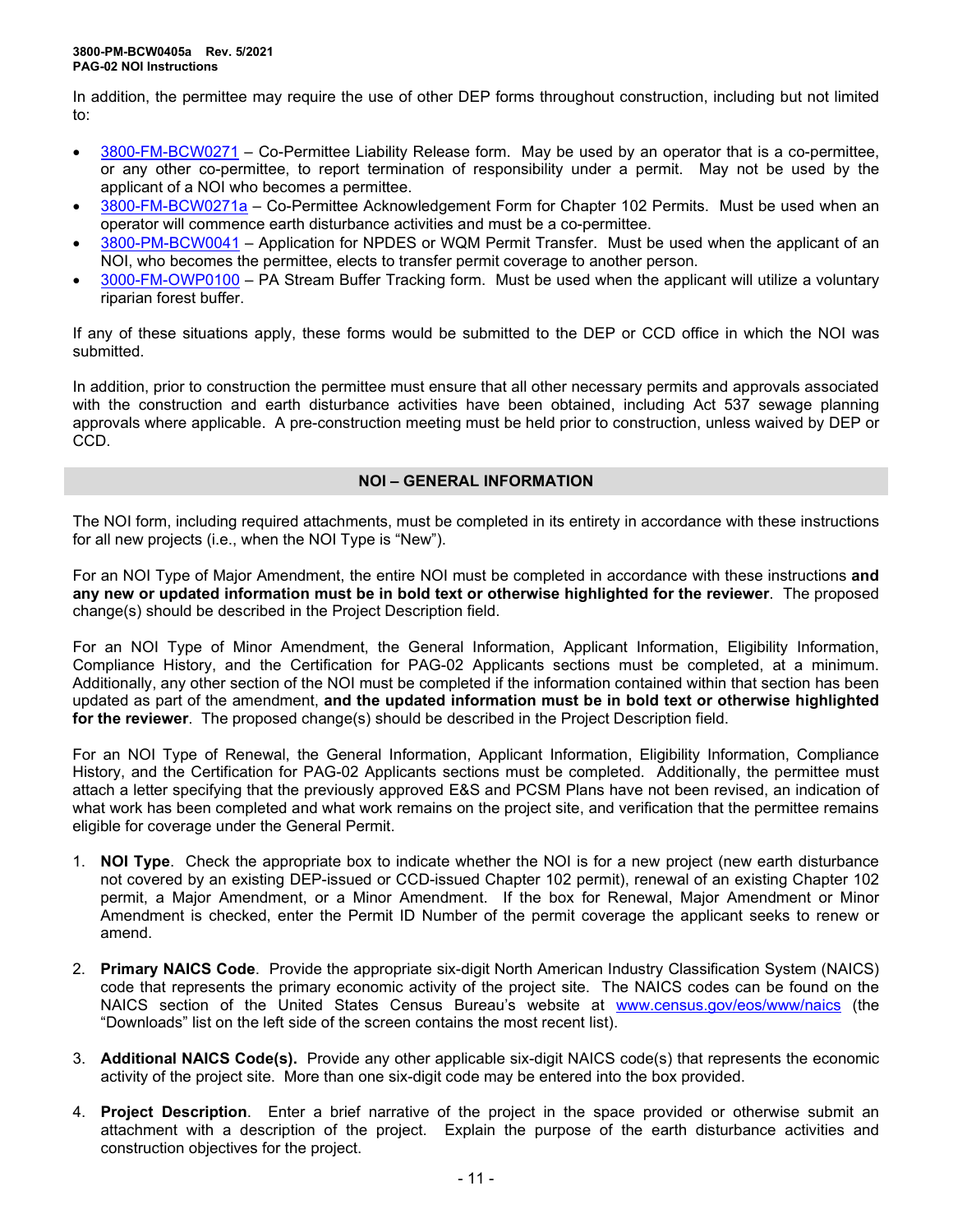**NOTE 15** – For NOIs associated with amendments, provide a detailed description of the changes to the project being sought under the amendment.

- 5. **Site Restoration**. Check the box if the project meets the criteria of a site restoration project as identified in these instructions across the entire project site.
- 6. **Common Plan of Development or Sale**. Check the box if the project is part of a larger common plan of development or sale. If checked, specify the anticipated number of phases in the project and the number of phases that have already been completed, currently under construction, or currently under existing PAG-02 coverage (amendments only). For the purpose of this question, the term "phase" is used to describe a portion of a common plan of development or sale that is incorporated into General Permit coverage following initial approval through a major amendment to that coverage.

## **NOI – APPLICANT INFORMATION**

The NOI form assumes that there is one applicant for PAG-02 coverage. If there are co-applicants, complete this section for all co-applicants by including additional pages in the NOI package. If permit coverage is authorized coapplicants will become dual permittees, meaning that they will both hold the permit coverage equally together. Operators, as defined at 25 Pa. Code § 102.1, do not need to complete the Applicant Information section of the NOI. A separate section is to be completed for operators.

1. **Organization Name or Registered Fictitious Name**. Applicants other than individuals must provide the name under which they conduct the activity or business for which the permit or other authorization will be issued.

Individuals should complete the "Organization Name" if they conduct their business or activity under a name other than their own (e.g., "Jones Construction Company" rather than "Mary Jones").

For partnerships, list the business name of the partnership as it appears on legal partnership papers.

If the applicant is an individual(s) or partnership, also provide the appropriate information on the individual name lines.

Registered Fictitious Names, as registered by the Pennsylvania Department of State, should list the owner of the fictitious name, along with the fictitious name in the following format: Owner of the fictitious name d/b/a Registered Fictitious Name.

- 2. **Employer ID#**. Also referred to as "Federal Tax ID#", the Employer ID# (EIN) aids DEP in identifying the organization and prevents duplicate data entry from occurring. This information is required for applicants other than individuals.
- 3. **Individual Last Name, First Name, MI, Suffix**. This information must be provided for applicants who are individuals or partnerships.
- 4. **Applicant Address**. Enter the mailing address of the applicant identified above; this should *not* include locational data that is not appropriate for a mail piece. In addition to the street number and name, PO Box #, RR #, Box # or Highway Contract # designations, use any appropriate designation and number to further define the mailing address of the applicant.
- 5. **Applicant City, State, ZIP**. Enter an appropriate city, borough, or town designation; do not enter a township designation in this area. Do *not* use abbreviations for the city name. Use the two-character abbreviation for the state. Include the four-digit extension to the ZIP code. If other than USA, provide the country.
- 6. **Applicant Contact Name**. Applicants that are organizations must provide the name of a person representing the applicant. This applicant contact must be an employee of the organization and must be located at the mailing address of the applicant and may receive correspondence on behalf of the applicant. This individual should be a high-level employee (e.g., CEO, VP, Operations Manager) or someone capable of answering questions regarding the organization such as EIN, fictitious name ownership, address data, related organizations, corporate changes, etc. Identify the full name of the applicant contact.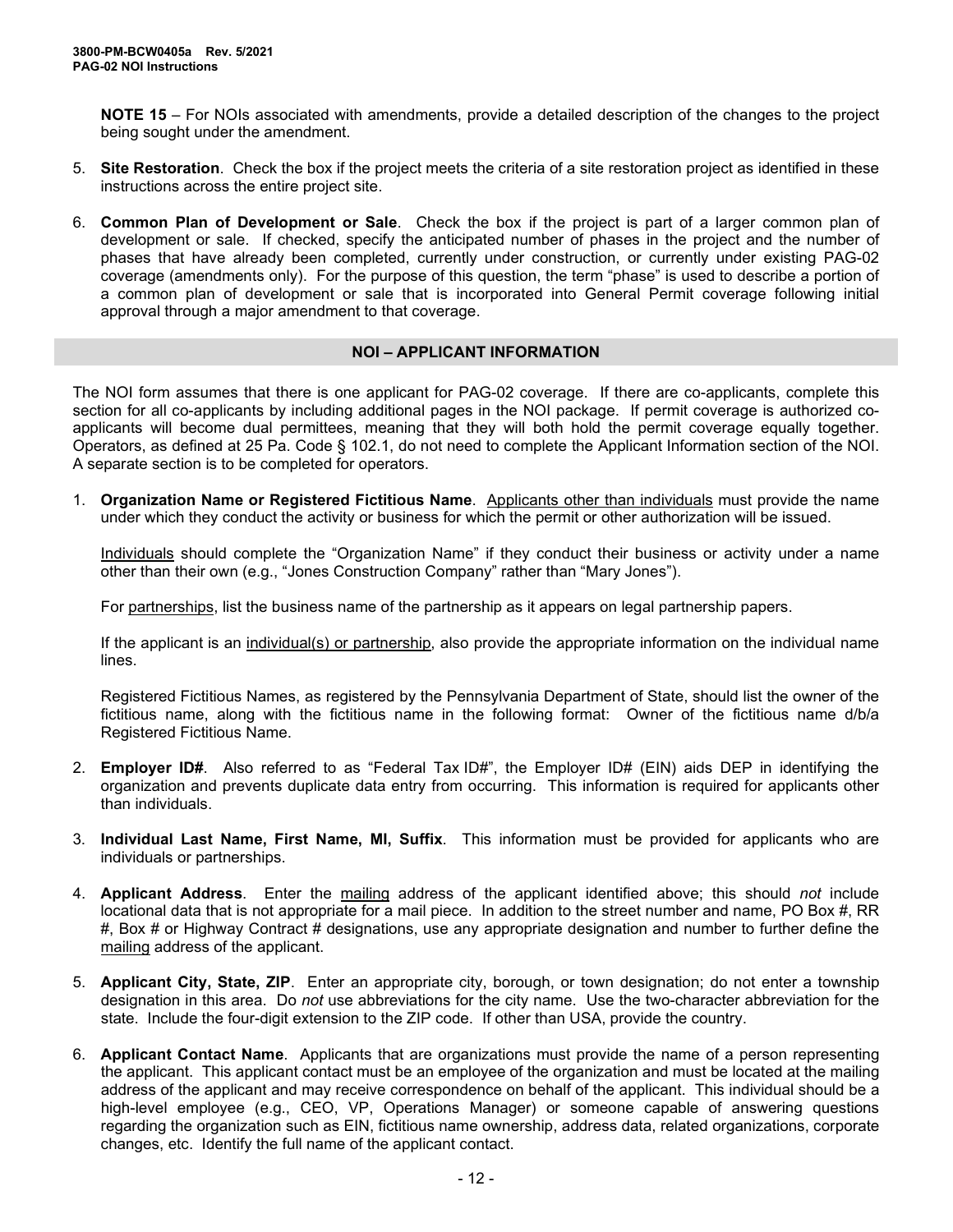- 7. **Applicant Contact Title**. Enter the title of the applicant contact.
- 8. **Applicant Contact Phone**. Report the phone number, including any extension, of the applicant contact.
- 9. **Applicant Contact Email**. List the email address of the applicant contact.
- 10. **Applicant Contact Fax**. Enter the fax number of the applicant contact.

11. **Ownership**. Check the appropriate box to indicate the type of ownership associated with the project site.

## **NOI – ELIGIBILITY INFORMATION**

Check the appropriate box for True or False in response to the statements listed relating to eligibility for PAG-02 coverage. In general, a response of False to any statement will render the applicant ineligible to use PAG-02.

#### 1. **Stormwater discharges from the project site will not drain to surface waters, including wetlands, that are classified for special protection**.

Identify the surface water(s) that will receive drainage from the earth disturbance area during and following construction, and visit DEP's [Statewide Existing Use Classifications website](https://www.dep.pa.gov/Business/Water/CleanWater/WaterQuality/StreamRedesignations/Pages/Statewide-Existing-Use-Classifications.aspx) to determine if those water(s) have existing uses of HQ) or (EV). If an existing use is not listed for the surface waters, review 25 Pa. Code §§ 93.9a to 93.9z to determine whether the surface waters are designated as HQ or EV. If either the existing or designated uses of the surface waters is HQ or EV, the applicant is ineligible to use PAG-02.

**NOTE 16** – Special protection waters include exceptional value wetlands as defined at 25 Pa. Code § 105.17. If any stormwater discharges will be to wetlands, the applicant is expected to determine whether the wetlands are exceptional value wetlands by consulting appropriate resources including but not limited to the Pennsylvania Fish and Boat Commission's list of wild (i.e., natural reproduction) trout waters, 25 Pa. Code Chapter 93, and other resources.

**NOTE 17** – If there will be no discharges to wetlands, applicants should rely solely on DEP's Existing Use website and 25 Pa. Code Chapter 93 in addressing this question.

2. **The applicant is not in violation of any DEP or EPA enforceable document, including any permit, schedule of compliance, consent assessment of civil penalty, or order at the project site or other sites or facilities owned or operated by the applicant in Pennsylvania, and has not shown a lack of ability or intention to comply with laws administered by DEP or EPA as indicated by past or continuing violations**.

If the applicant is presently in violation – as notified through a Notice of Violation, inspection report or other documentation from DEP or CCD or EPA – at any site or facility owned or operated by the applicant in Pennsylvania, and the violation has not been resolved through satisfaction of a settlement agreement, implementation of corrective action, payment of a civil penalty assessment, or satisfaction of the terms and conditions of any other enforcement action, the applicant should select False; otherwise select True. In general, where False is selected, the applicant will be ineligible to use PAG-02 unless it is determined by DEP or CCD that complying with the terms and conditions of PAG-02 will resolve the violation(s).

3. **The PNDI receipt indicates either 1) "No Impact", or 2) "Conservation Measures", or 3) "Avoidance Measures" that have been agreed to by the applicant, or 4) "Potential Impact" or "Avoidance Measures" not agreed to by the applicant but clearance letters from jurisdictional agencies are attached to the NOI or otherwise will be submitted prior to General Permit coverage**.

Applicants may select True where the PNDI search reveals No Known Impact or Conservation Measures, Avoidance Measures that will be fulfilled, or Potential Impact/Avoidance Measures where clearance letters from jurisdictional agencies have been or are expected to be received.

4. **Soils in the area of the earth disturbance are not contaminated at levels exceeding residential or nonresidential medium-specific concentrations (MSCs) in 25 Pa. Code Chapter 250 at residential or nonresidential construction sites, respectively, unless a site-specific standard has been met or evidence is**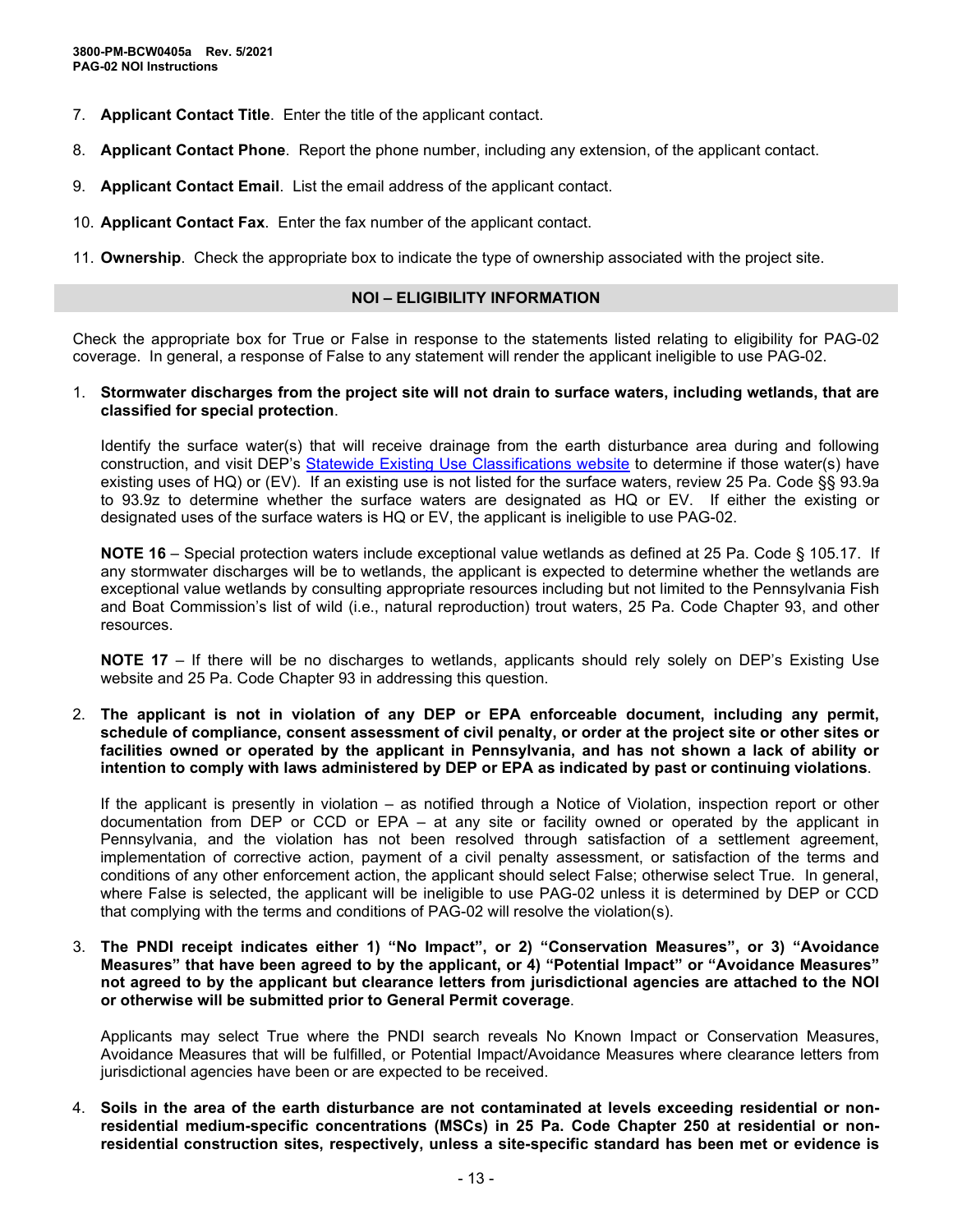#### **provided that the contamination is naturally occurring or the result of widespread atmospheric deposition**.

Applicants with project sites having soil contamination exceeding MSCs may select True in response to this statement if appropriate documentation illustrating achievement of a site-specific standard or evidence of naturally occurring contamination is attached to the NOI. If analytical testing has been conducted as a result of environmental due diligence, the applicant must attach the analytical results to the NOI.

#### 5. **Stormwater will not be discharged to MS4 or CSO systems OR will be discharged to MS4 or CSO systems with no net change in volume, rate or water quality OR will be discharged to MS4 or CSO systems with a net change (i.e., increase) and written consent of the MS4 or CSO permittee**.

If stormwater will not be directed to an MS4 or a combined sewer system with combined sewer overflows (CSOs), select True. If stormwater will be directed to an MS4 or a CSO system, select True if there will either be no net change (i.e., increase) in stormwater volume, rate, or water quality (pollutant loading) or if there will be a net change but the applicant has received written consent from the MS4 or CSO permittee. If written consent has been received, the applicant should attach it to the NOI.

6. **All fill material imported to the project site will be clean fill or will be regulated fill that has been authorized for use on the project site by DEP's Waste Management Program or will be used on an Act 2 site in accordance with standards established by DEP's Land Recycling and Environmental Remediation Standards Program**.

Refer to DEP's Management of Fill Policy [\(258-2182-773\)](http://www.depgreenport.state.pa.us/elibrary/GetFolder?FolderID=4647) when responding to this statement.

7. **Stormwater discharges will not occur that would contain toxic or hazardous pollutants as defined in sections 307 and 311 of the Clean Water Act (33 U.S.C. §§ 1317 and 1321) or any other substance that – because of its quantity, concentration, or physical, chemical or infectious characteristics – may cause or contribute to an increase in mortality or morbidity in either an individual or the total population, or pose a substantial present or future hazard to human health or the environment when discharged into surface waters**.

Applicants may select True unless there is specific knowledge of toxic or hazardous pollutants that may be discharged during or following earth disturbance activities or unless chemicals such as flocculants will be introduced in a manner that is inconsistent with DEP's E&S Manual and DEP's Bureau of Clean Water has not provided approval.

8. **Stormwater will not be discharged to impaired waters caused by siltation, suspended solids, turbidity, water/flow variability, flow modification/alterations, or nutrients, or stormwater will be discharged to impaired waters but the applicant will implement non-discharge alternative(s) or ABACT BMPs**.

Applicants may select True where stormwater discharges will not be directed to surface waters identified as impaired in DEP's latest Integrated Report, or will be directed to impaired waters but the applicant will implement non-discharge alternative(s) or ABACT BMPs for E&S and PCSM. The latest Integrated Report is available on DEP's website (visit www.dep.pa.gov, select "Businesses", "Water", "The Bureau of Clean Water", "Water Quality Standards", and "Integrated Water Quality Report").

9. **Stormwater will not be discharged to waters with an EPA-approved or established TMDL for siltation, suspended solids, or nutrients, or will be discharged to TMDL waters (including the Chesapeake Bay) but the applicant will implement non-discharge alternative(s) or ABACT BMPs and any applicable wasteload allocation (WLA) will be achieved**.

Applicants may select True where stormwater discharges will not be directed to surface waters with an EPAapproved or established TMDL, or will be directed to TMDL waters but the applicant will implement nondischarge alternative(s) or ABACT BMPs for E&S and PCSM and in the NOI includes a demonstration that any applicable WLA in the TMDL will be met. TMDLs are available on DEP's website (visit www.ahs.dep.pa.gov/TMDL/).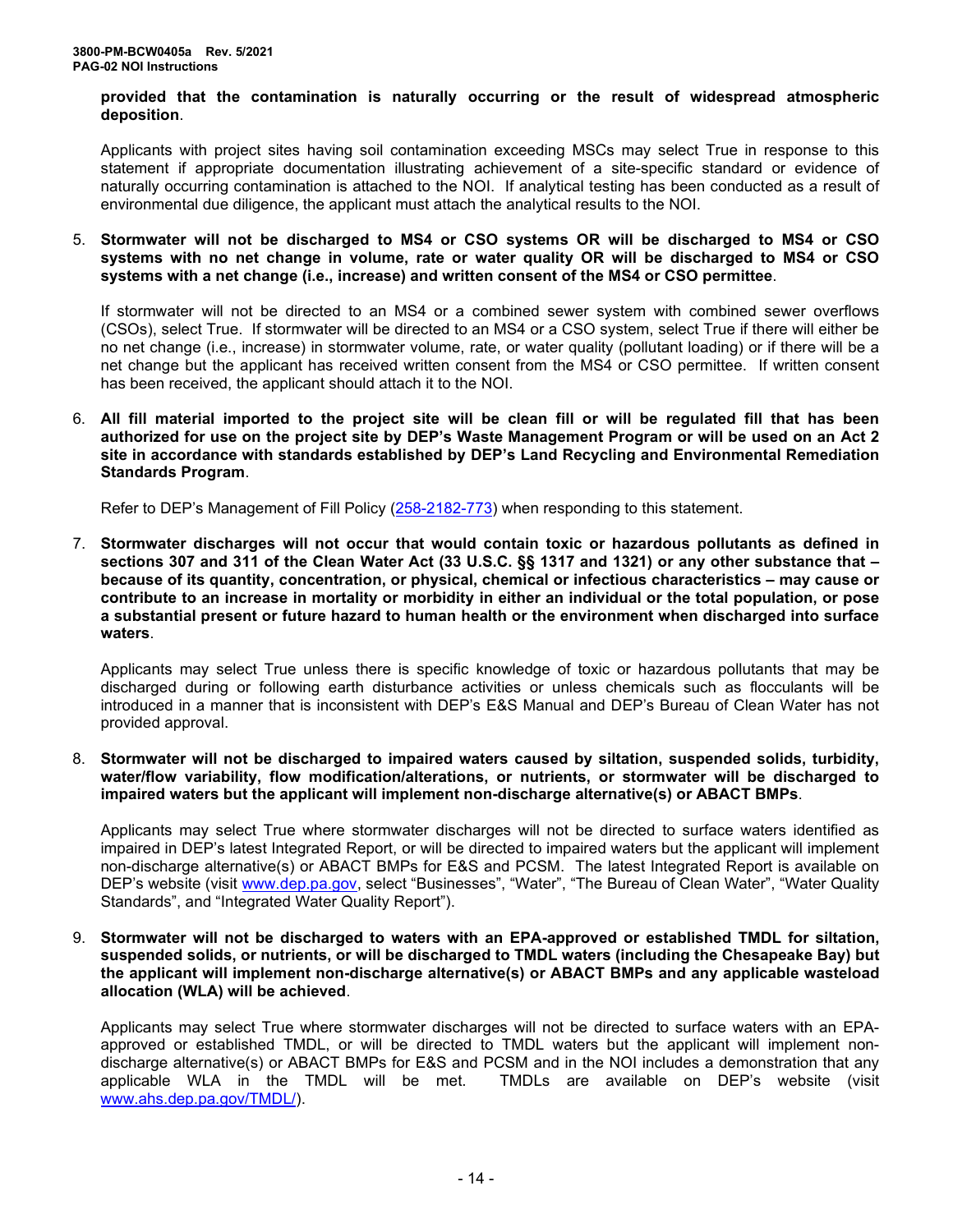#### **NOI – EXISTING PERMITS**

List all permits that have been issued or are pending for this facility or project site by DEP or CCD or EPA within the past five years, including those that have been terminated. Attach a separate sheet as necessary. Include any NPDES and Water Quality Management (WQM) permits, Chapter 105 permits, and any other environmental permits. Provide the permit number, the date of permit issuance, and the name of the agency which issued the permit, as applicable.

#### **NOI – PROJECT SITE INFORMATION**

- 1. **Project Site Name**. Report the name of the site at the specific physical location or the name that the project will be known by. For example, "Smith Farm Site" or "ABC Commercial Development Site". If this is a phased project, the Project Site Name should not include the phase number (e.g., "Rustic Farms" as opposed to "Rustic Farms – Phase 1").
- 2. **Total Project Site Area**. Report the total area of the project site, in acres. A project site is the entire area of activity, development, lease, or sale including: 1) the area of an earth disturbance activity, 2) the area planned for an earth disturbance activity, and 3) other areas which are not subject to an earth disturbance activity.
- 3. **Project Site Impervious Area – Pre-Construction**. Report the area of impervious surface within the Total Project Site Area prior to construction, in acres, and list the percentage of impervious area relative to the Total Project Site Area. Note that the actual impervious area is requested rather than the impervious remaining after application of 25 Pa. Code  $\S$  102.8(g)(2)(ii).
- 4. **Project Site Impervious Area – Post-Construction**. Enter the area of impervious surface within the Total Project Site Area following construction, in acres, and list the percentage of impervious area relative to the Total Project Site Area.
- 5. **Hydric Soils or other wetland features are present within the Project Site**. Select the box for Yes if there are hydric soils or other wetland features located within the Total Project Site Area, otherwise select the box for No.

If Yes to question #5, identify that a wetland determination, conducted in accordance with DEP procedures, has been attached to the NOI.

**NOTE 18** – The NOI may be deemed incomplete without the inclusion of a wetland determination if the answer to question #5 is Yes.

- 6. **County and Municipality**. Indicate the county and municipality in which the site is located. Check the appropriate box to identify the type of municipality entered (i.e., city, borough, township).
- 7. **Additional County and Municipality**. If the project site is located in more than one municipality and/or county, enter the additional county and municipality. If the project site is located in more than two municipalities and/or counties, attach a sheet to the NOI specifying all municipalities and counties in which the project site is located.
- 8. **Site Location Address**. Provide the physical address of the location where the permitted activities will occur, if available. PO Box Numbers are not acceptable for site location information.

**NOTE 19** – If there is no physical address of the location (e.g., "1549 East End Road"), then the distance (in miles) and direction (e.g., north, south, east, west) should be identified from the nearest intersection (e.g., "Steeple Chase Drive, 0.5 mi. south of intersection with Roberts Road"). For linear projects that do not have a physical address, use the project center point and provide the name of the nearest road.

9. **Site Location City, State, ZIP**. Report the city (or municipality), state and ZIP code of the project site location (including the 4-digit extension), if available.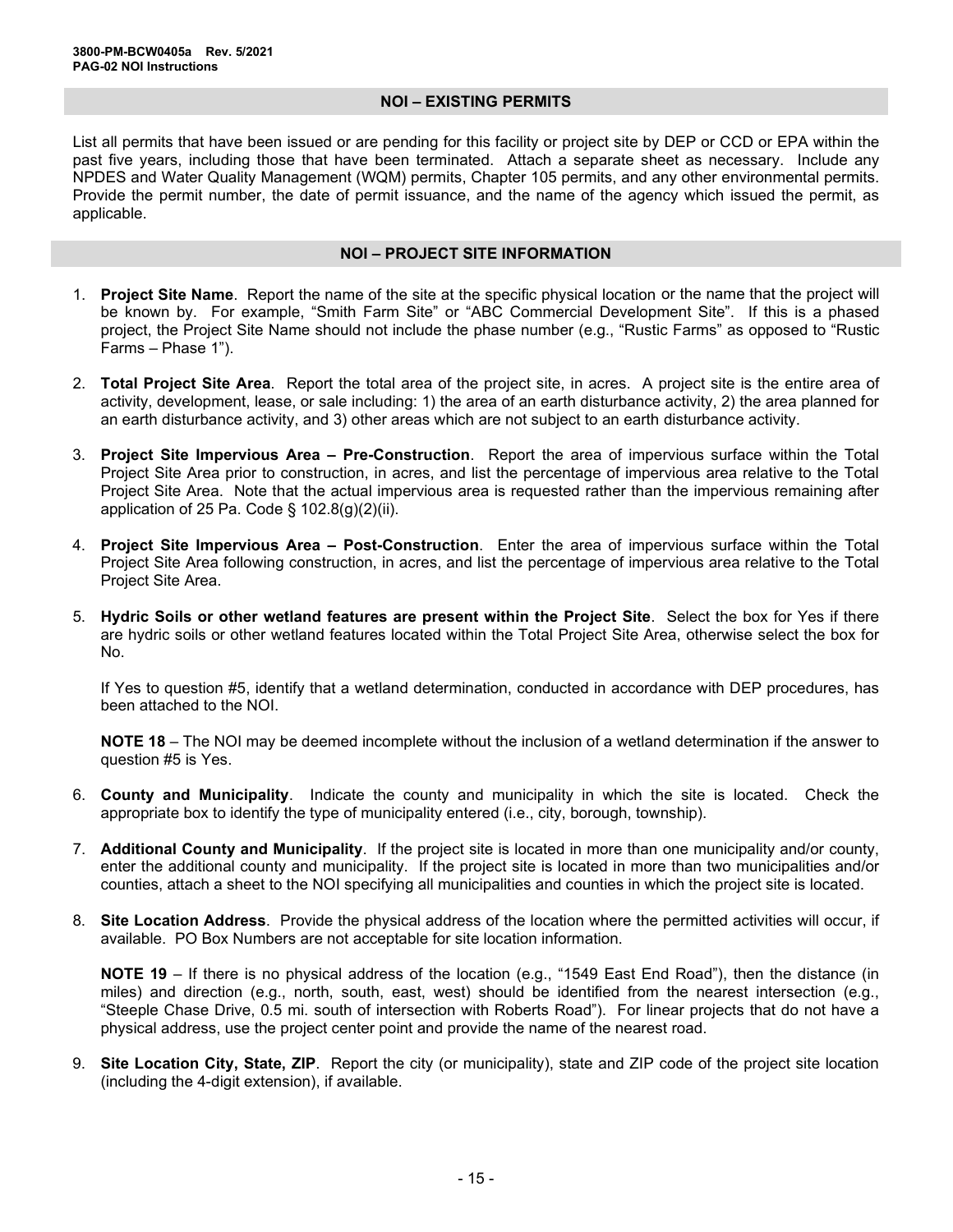#### **NOI – OPERATOR INFORMATION**

If known at the time the NOI is submitted, the applicant should identify all persons who: 1) have oversight responsibility of earth disturbance activities on the project site or a portion thereof; 2) have the ability to make modifications to the E&S Plan, the PCSM Plan or site specifications; and/or 3) have day-to-day operational control over earth disturbance activities to ensure compliance with the E&S or PCSM Plans. All such persons are considered operators and will be considered co-permittees if DEP or CCD approves coverage under the General Permit. There is space provided for up to two operators; if a project will have more than two operators, the applicant should attach additional sheets to the NOI.

- 1. **Operator Name**. Identify the name of the organization or individual who is considered an operator.
- 2. **Contact Name**. If the operator is an organization, list an individual whom may be contacted by DEP or CCD.
- 3. **Operator Address**. Provide the mailing address of the operator.
- 4. **Operator Phone**. Enter the phone number for the operator identified as the contact.
- 5. **Operator City, State, ZIP**. Enter the city, state, and ZIP code (including 4-digit extension) of the operator's address.
- 6. **Operator's Role in Project**. Check the appropriate box to indicate whether the operator is a General Contractor, Consultant or Excavation Contractor. Select the box for Other if none of these apply.
- 7. **Operator's Responsibilities**. Briefly describe the responsibilities of the identified operator during the earth disturbance activities (e.g., bulk earthmoving, PCSM BMP installation).

If an operator is unknown at the time the NOI is submitted, the permittee will be responsible for ensuring that new operators selected following permit coverage complete and sign the Co-Permittee Acknowledgement Form for Chapter 102 Stormwater Permits [\(3800-FM-BCW0271a\)](http://www.depgreenport.state.pa.us/elibrary/GetFolder?FolderID=2713).

#### **NOI – EARTH DISTURBANCE INFORMATION**

1. **Total Earth Disturbance Area**. Report the total area of earth disturbance in acres and square feet (sf). Include the area associated with all off-site support activities that are part of the project and are not independent construction sites if these areas have been identified at the time of NOI. When reporting Total Earth Disturbance Area in acres, report to the nearest one-hundredth of an acre. Per the Earth Disturbance Threshold section of these instructions, acreage between 0.991 and 0.999 should be rounded to 1.00 acre.

**NOTE 20** – The Total Earth Disturbance Area must be fully within the Total Project Site Area.

- 2. **Pre-Construction Impervious Area**. Identify the area of pre-construction impervious surface within the earth disturbance area in sf.
- 3. **Post-Construction Impervious Area**. Identify the area of planned post-construction impervious surface within the earth disturbance area in sf.
- 4. **Pre-Construction/Present Land Use(s)**. Identify the actual dominant land uses of the project site for the five years preceding the NOI submission and specify the percentage of the Total Earth Disturbance Area that is comprised of each land use. Use of agricultural, residential, and urban for land use descriptions is recommended, although the applicant may opt to use more detailed land use descriptions or may use land cover descriptions (e.g., descriptions used by the National Land Cover Database are acceptable). Land cover descriptions of pervious and impervious are also acceptable. Attach a separate sheet if necessary.
- 5. **Post-Construction Land Use(s)**. Identify all post-construction land uses within the earth disturbance area and specify the percentage of the Total Earth Disturbance Area that is comprised of each land use, utilizing similar land use (or land cover) descriptions as used for pre-construction land use(s).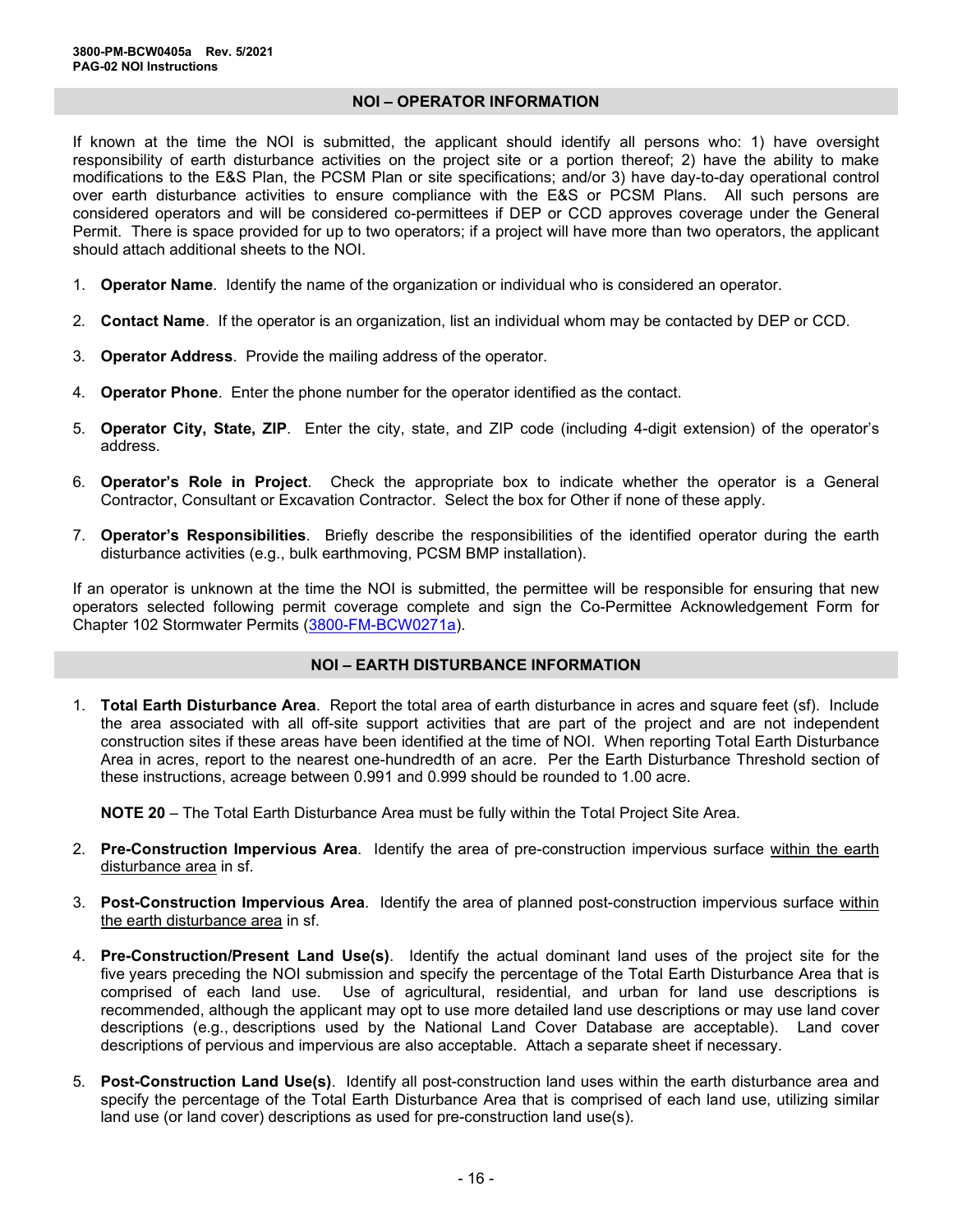6. **E&S and PCSM Plan Drawing(s)**. Attach to the NOI the E&S and PCSM Plan Drawing(s) that identify topographic information, the project site boundary, the limit of disturbance (LOD) boundary, surface waters, anticipated discharge points during and following construction, anticipated locations for E&S and PCSM BMPs, and drainage patterns. Also attach E&S and PCSM Plan Drawing(s) showing the location(s) of off-site construction support activities, if known at the time of NOI submission. Check the box if the Drawing(s) are attached.

**NOTE 21** – Site-specific E&S Plan Drawings and PCSM Plan Drawings will satisfy this requirement if the drawings include all of the features referenced above (if this is the case, the box should be checked).

- 7. **Coordinates**. Report the latitude and longitude of the center of the proposed disturbed area, in decimal degrees with a minimum of five digits to the right of the decimal. If the project is a linear project, then report one terminus of the project and attach a sheet specifying the other terminus of the project to the NOI.
- 8. **Horizontal Reference Datum**. Indicate the Horizontal Reference Datum used to determine the coordinates by checking the box for North American Datum (NAD) of 1927, NAD of 1983, World Geodetic System (WGS) of 1984, or "Unknown".
- 9. **Off-Site Construction Support Activities**. Select the box for Yes if the applicant is aware that off-site support activities will be necessary for the project, otherwise select the box for No.
- 10. If Yes to question #9, identify the nature of known off-site support activities whose area of disturbance is included in the Total Earth Disturbance Area response to question #1. Provide a description of the activity, the distance from the site (from the LOD boundary), and the disturbance area associated with the activity. For example, the Total Earth Disturbance Area associated with a project is reported in question #1 as 1 acre, of which 0.2 acre is an off-site support activity located 0.1 mile from the limit of disturbance boundary. Identify the activity in question #10, report the distance as 0.1, and report the disturbance area as 0.2. If No to question #9, this question may remain blank.

**NOTE 22** – E&S Plan(s) for these off-site support activities should be submitted with the NOI.

11. If Yes to question #9, identify the nature of known off-site support activities whose area of disturbance is not included in the Total Earth Disturbance Area response to question #1. The table for question #11 would generally be used only in situations where a linear project has multiple off-site support activities that are greater than one-quarter (0.25) mile apart and are not contiguous to the project site. Identify those off-site support activities that meet these criteria, if known at the time of NOI submission. Any such off-site support activities identified in the table for question #11 are for information purposes only and are not part of the earth disturbance area covered by PAG-02. If the earth disturbance area of an off-site support activity listed in this table is greater than or equal to one acre, separate NPDES permit coverage must be obtained. If No to question #9, this question may remain blank.

**NOTE 23** – E&S Plan(s) for these off-site support activities may be submitted with the NOI or may be submitted separately for review and approval prior to use.

- 12. **Fill Material**. All fill material imported to a project site with coverage under PAG-02, must be one of the following, as defined in DEP's Management of Fill Policy [\(258-2182-773\)](http://www.depgreenport.state.pa.us/elibrary/GetFolder?FolderID=4647):
	- a. Clean fill (i.e., fill that is uncontaminated material meeting clean fill concentration limits and has not been blended, mixed, or treated to meet the definition of uncontaminated material);
	- b. Regulated fill used on Act 2 sites, as defined in DEP's Management of Fill Policy, that does not require authorization under DEP's Waste Management General Permit No. WMGR096 but is used in accordance with standards established by DEP's Land Recycling and Environmental Remediation Standards Program; or
	- c. Regulated fill (i.e., fill that has been affected by the release of a regulated substance and is not uncontaminated material but meets regulated fill concentration limits and has not been blended, mixed, or treated to meet the definition of regulated fill) that has been authorized for use on the project site under DEP's Waste Management General Permit No. WMGR096.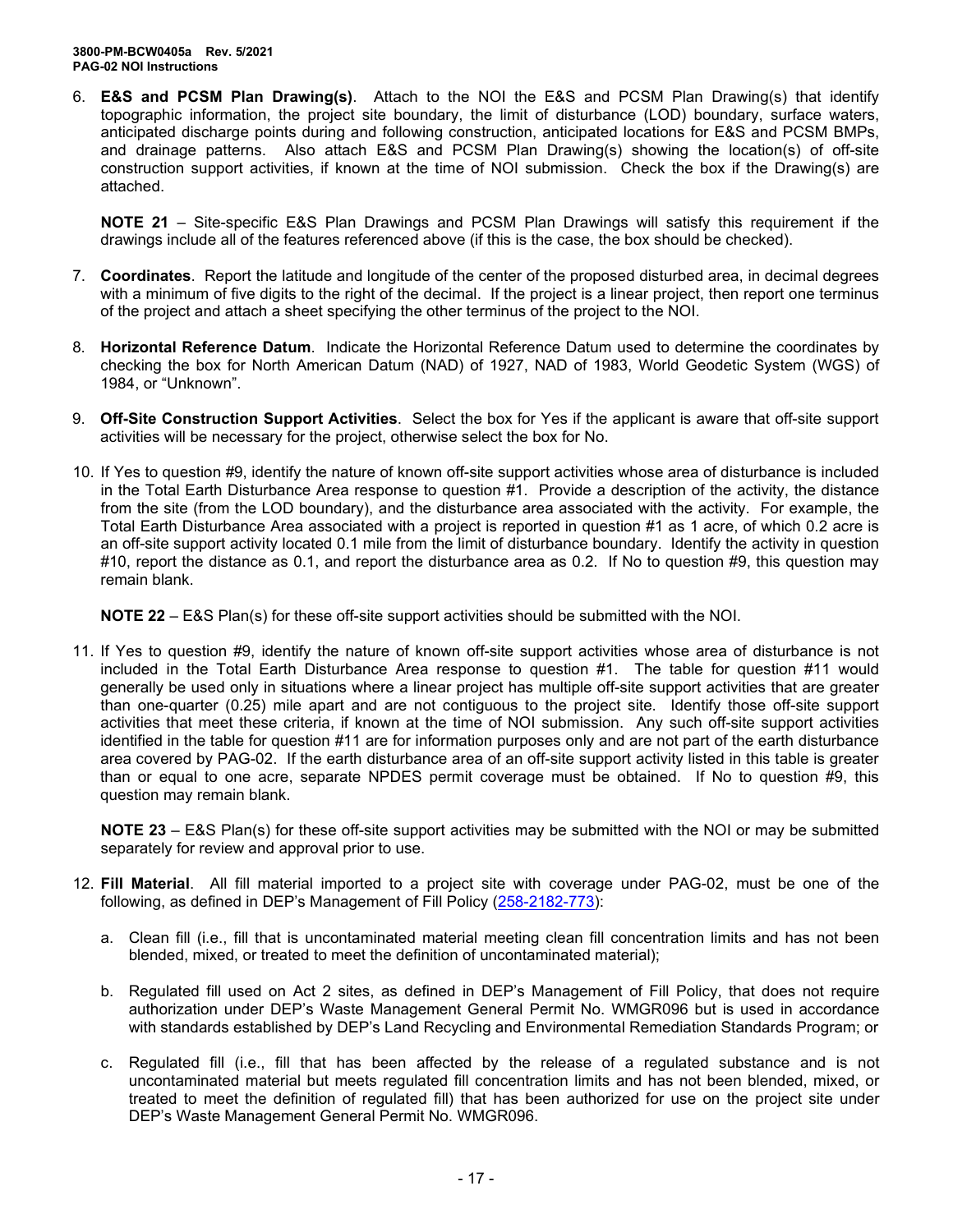Check the appropriate box(es) concerning the use of fill material at the project site. Applicants should review DEP's Management of Fill Policy to ensure understanding of the requirements relating to fill material. Prior to submission of the PAG-02 NOI, the applicant has a responsibility to conduct environmental due diligence, as defined in the Policy, to verify the nature of any fill that will be imported to the project site. **If the applicant (or permittee) determines, either prior to NOI submission or following approval of coverage under PAG-02, that fill will be imported to the project site that has not already been determined to be clean fill, or is not already authorized for use on the project site by Waste Management General Permit WMGR096 or by DEP's Land Recycling and Environmental Remediation Standards Program, the applicant (the person utilizing the fill) and the person donating the fill to the applicant (or permittee) must do the following**:

- Complete DEP's [online Certification of Clean Fill form](http://www.depgreenport.state.pa.us/CleanFill) and maintain a copy of the form at the project site for review by DEP/CCD upon request if the fill has been determined to be clean fill.
- If the fill is not clean fill, is not covered by WMGR096, and is not being used on an Act 2 site, the applicant (or permittee) must obtain authorization under WMGR096 or the fill may not be used on the project site.

Plan Drawings must include a note explaining the need for permittees and operators to conduct environmental due diligence and comply with DEP's Management of Fill Policy.

- 13. **Act 2 Enrollment**. Check the box for Yes if the site has been enrolled in DEP's Act 2 Program, otherwise select the box for No. Act 2 sites undergoing remediation may use PAG-02 for NPDES permit coverage if contaminated soils and groundwater are not disturbed.
- 14. **Act 2 Release**. Check the box for Yes if the site was previously enrolled in DEP's Act 2 Program and cleanup standards have been met. If applicable, attach the Act 2 release of liability letter to the NOI. These letters generally identify the media and pollutant(s) addressed by the release of liability.
- 15. **Act 537 Status**. Indicate whether Act 537 sewage planning approval is needed for the project. If Yes, indicate whether the approval letter is attached to the NOI.

**NOTE 24** – If Act 537 sewage planning is necessary but the approval is not available at the time the PAG-02 NOI is submitted, the NOI will not be considered incomplete. Act 537 approval, if needed, is required prior to conducting earth disturbance activities.

- 16. **Chapter 105 Permit or Authorization**. Check the box for Yes if the project requires a permit or other authorization under 25 Pa. Code Chapter 105, otherwise select the box for No and skip question #17.
- 17. If Yes to question #16, identify the type of permit or authorization necessary for the project under 25 Pa. Code Chapter 105 by checking the appropriate box.
- 18. **Other Required DEP/CCD Permits or Authorizations**. Check the box for Yes if the project requires any other authorizations or permits from DEP or CCD; otherwise, select the box for No and skip question #19.
- 19. If Yes to question #18, identify all other authorizations or permits from DEP or CCD necessary for the project. Include the status of the authorization or permit. If applicable, attach the approval letter to the NOI.

#### **NOI – COMPLIANCE HISTORY**

Check the appropriate box to indicate if the applicant(s) is or has in the past five years been in violation of any DEP regulation, permit, order, or schedule of compliance at this or at any other facility or project site. If the answer is "No," no further information is needed in this area. If the answer is "Yes," list each permit, order or schedule of compliance and provide compliance status of the permitted facility or operation. If needed, use additional sheets to provide all information.

## **NOI – STORMWATER DISCHARGE INFORMATION**

1. **Discharge Point Locations and Receiving Waters, During Construction**. Identify all discharge points and the receiving waters to which they discharge during construction. If there will be no discharge points (i.e., all stormwater flows will be sheet flows or shallow concentrated flows as may occur for example with a linear project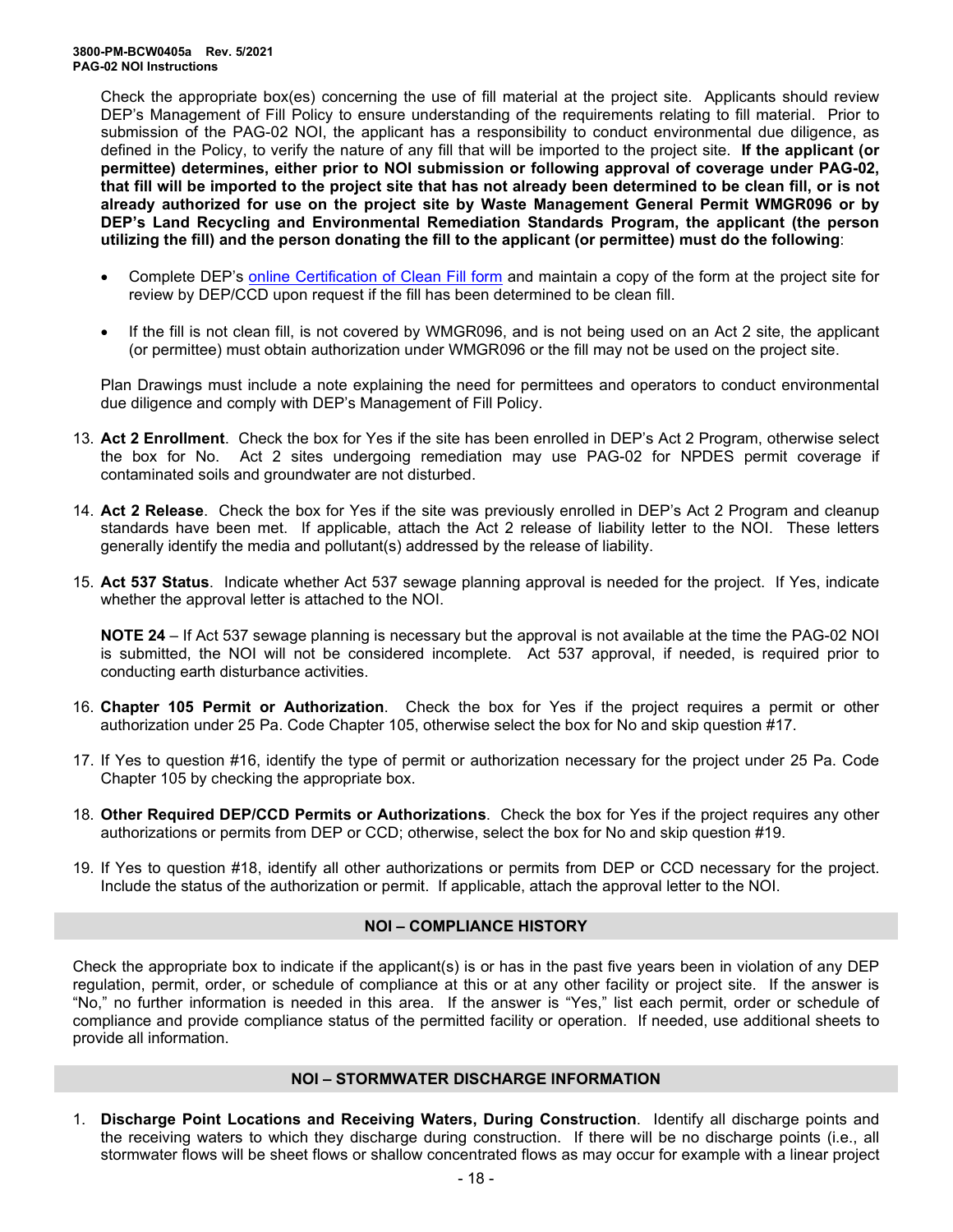such as utility installation or replacement where disturbed areas will be restored to approximate original condition), the box for "Not Applicable" may be checked. If "Not Applicable" is checked, the applicant must still complete all information under the heading of "Receiving Waters" (i.e., name of receiving waters, whether the water is in the Chesapeake Bay watershed, whether discharges flow to non-surface waters, the Chapter 93 classification, and whether the waters are impaired and are covered by an EPA-approved TMDL as discussed below).

• **Discharge Point No.** – Provide a three-digit identification number consisting of numerals only (i.e., no letters or other symbols) for each discharge point receiving stormwater discharges associated with construction activity from the earth disturbance area, starting with 001 and continuing with 002, 003, and so on. If there are more discharge points than space allows, attach an additional sheet. The permittee is authorized to discharge through the discharge points identified in this table if coverage under PAG-02 is approved.

**NOTE 25** – Discharge points are all engineered structures, drainageways and areas of concentrated flow where runoff leaves a project site, except for areas of shallow concentrated flow that are controlled by perimeter BMPs. For example, water filtering through a compost sock should not be considered a discharge point). Discharge points are not only pipes (i.e., outlets from BMPs) but also include areas where stormwater flows will concentrate by natural means or by design and areas of concentrated flow prior to level spreaders or other diffusion of flows. Discharge points may be situated at or near surface waters or at another location, at or prior to the project site boundary.

- **Latitude / Longitude** Report the latitude and longitude coordinates in decimal degrees with at least five digits to the right of the decimal place for the discharge point. This location should correspond to the point where stormwater will enter surface waters or, for discharges to non-surface waters, the point where stormwater will leave the project site.
- **Name of Receiving Waters**  Specify the name of the surface waters receiving stormwater discharges (i.e., receiving waters) for each discharge point, as specified in 25 Pa. Code Chapter 93. If the receiving waters are not identified in Chapter 93, use the term "Unnamed tributary to XXX", where XXX is the first named surface water downstream. If the discharge is to a storm sewer, list the name of the receiving waters followed by, "via storm sewer" (e.g., "Muddy Run via storm sewer"). If the discharge is to existing wetlands, list the name of the receiving waters followed by, "via wetland."
- **Ches. Bay?** Check the box if the project is located within the Chesapeake Bay watershed, and the receiving waters drain to the Chesapeake Bay.
- **Non-Surface Waters** Check the box if the applicant is proposing any stormwater discharge to areas other than surface waters, either on or off the project site, during or following construction. For example, an applicant should check this box if a stormwater discharge point will be located at a property boundary to a swale that eventually reaches surface waters.

**NOTE 26** – If there will be off-site discharges (e.g., discharges to a non-surface water such as a swale, ditch, or ground surface via level spreader, that will flow through a property or properties not owned by the applicant prior to reaching a surface water), the applicant is expected to secure an easement (e.g., common law or express easement) providing legal authority for the off-site discharge, unless waived by the property owner, and to provide for adequate BMPs to prevent accelerated erosion on off-site property. Stormwater management to prevent accelerated erosion is also required for discharges to non-surface waters on property owned by the applicant. Submission of an easement for off-site discharges is not required as part of the NOI package. The PAG-02 General Permit does not grant property rights.

- **Ch. 93 Class.** Report the existing use or, if DEP's [Statewide Existing](https://www.dep.pa.gov/Business/Water/CleanWater/WaterQuality/StreamRedesignations/Pages/Statewide-Existing-Use-Classifications.aspx) Use Classifications website does not list the water, the designated use of the receiving waters under 25 Pa. Code Chapter 93.
- **Impaired?** Check the box if the receiving waters are "impaired" (i.e., not attaining water quality standards) for siltation, suspended solids, turbidity, water/flow variability, flow standards) **for siltation, suspended solids, turbidity, water/flow variability, flow modifications/alterations, or nutrients** according to DEP's latest published Integrated Report. The box may remain un-checked if the waters are not impaired or are impaired for other causes.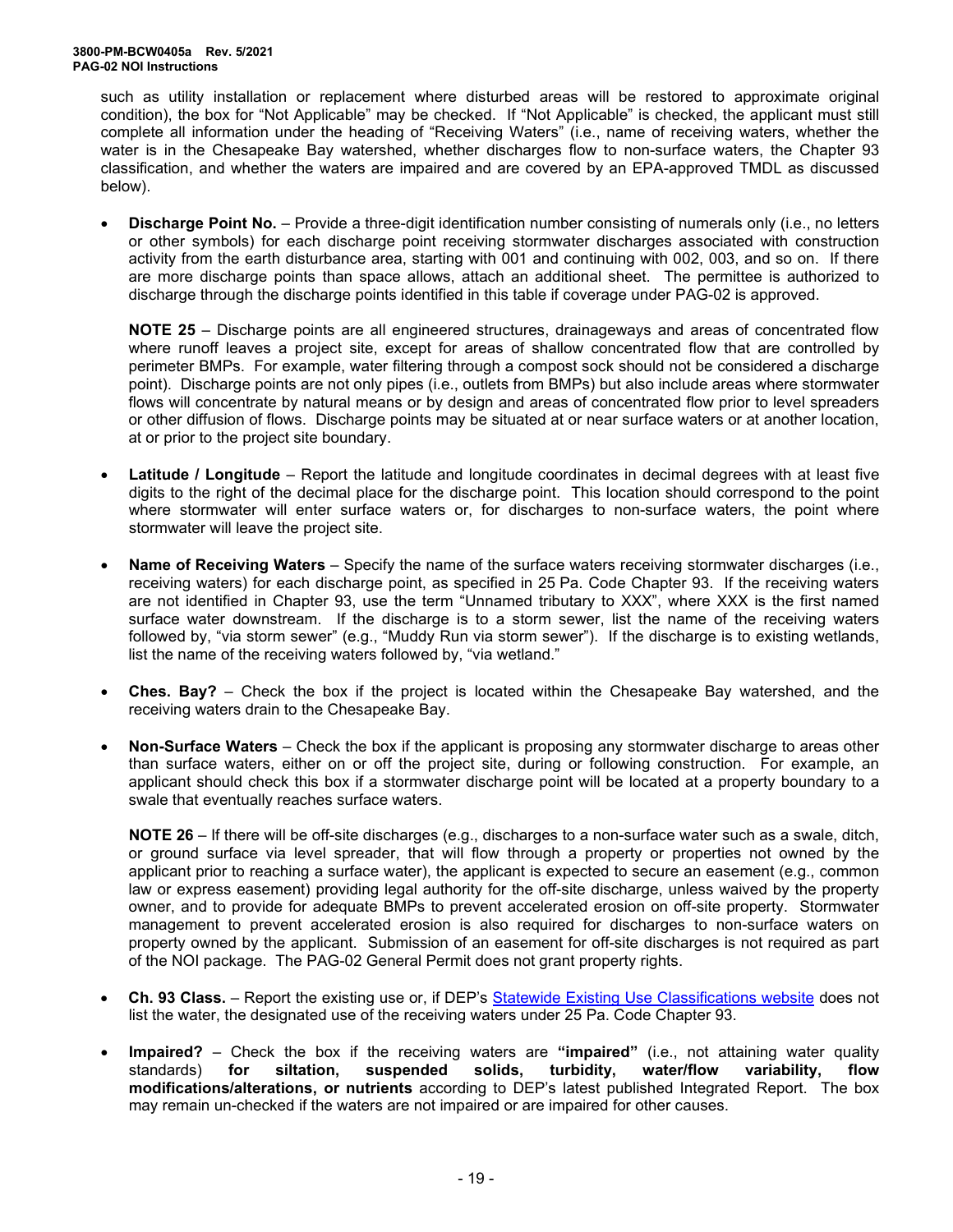• **TMDL?** Check the box if the receiving waters have an **EPA-approved or established TMDL for siltation, suspended solids, or nutrients**. The box may remain un-checked if the waters do not have an EPAapproved TMDL or if a TMDL has been developed for other causes.

Attach additional sheets as necessary to report all discharge points.

2. **Discharge Point Locations and Receiving Waters, Post-Construction**. Provide the same information in this table as in question #1, except this table requests information concerning post-construction discharges. The information in this table may be the same as in question #1.

**NOTE 27** – If there is a discharge point that will exist during construction but is eliminated following construction, then that discharge point should not be used in the post-construction table, and vice-versa for discharge points that are proposed after construction but not during construction.

3. **Discharges to Storm Sewers or Combined Sewers**. Check the appropriate box (i.e., Yes or No) to indicate whether any of the discharge points identified in questions #1 and #2 above discharge to a storm sewer system. If Yes, indicate whether the storm sewer is also an MS4 or a CSS with CSOs (i.e., Yes or No). Identify the name of the storm sewer owner/operator and list all discharge point numbers that will discharge to the storm sewer. If unsure whether the storm sewer is also classified as an MS4 or CSS with CSOs, contact the municipality in which the facility is located. If there are no discharges to storm sewers, check the box for No and enter "N/A" for the remaining questions for question #3.

**NOTE 28** – If the answer is Yes, then an off-site discharge analysis will be required to be provided with the NOI. Refer to DEP's Frequently Asked Questions (FAQ) for [Chapter 102 Off-Site Discharges of Stormwater to Non-](http://files.dep.state.pa.us/Water/BPNPSM/StormwaterManagement/ConstructionStormwater/Off-Site_Discharges_FAQ.pdf)[Surface Waters](http://files.dep.state.pa.us/Water/BPNPSM/StormwaterManagement/ConstructionStormwater/Off-Site_Discharges_FAQ.pdf) for additional guidance on what is required with an off-site discharge analysis.

- 4. **Non-Stormwater Discharges**. Identify and describe all non-stormwater discharges that are expected to occur during permit coverage. Include off-site support areas that are part of the Total Earth Disturbance Area. List each type of non-stormwater discharge anticipated, the discharge point that is expected to receive the discharge, and the expected frequency and volume of discharges. Attach a separate sheet as necessary. Select the appropriate box if no non-stormwater discharges are anticipated.
- 5. **Discharges to Non-Surface Waters**. Check the box for Yes if the applicant is proposing any new or increased stormwater discharge to areas other than surface waters or storm sewers, either on or off the project site, during or following construction; otherwise select No.

**NOTE 29** – If the answer is Yes, an off-site discharge analysis must be provided with the NOI. Refer to DEP's [Frequently Asked Questions \(FAQ\) for Chapter 102 Off-Site Discharges of Stormwater to](http://files.dep.state.pa.us/Water/BPNPSM/StormwaterManagement/ConstructionStormwater/Off-Site_Discharges_FAQ.pdf) Non-Surface Waters for additional guidance on what is required with an off-site discharge analysis.

- 6. **Impaired Waters**. For all discharges in questions #1 (discharge points during construction) or #2 (discharge points following construction) where 1) the Ches. Bay indicator box is checked; or 2) the Impaired indicator box is checked; and/or 3) the TMDL indicator box is checked, report the following information (attach additional sheets as necessary):
	- Discharge Point No. As entered for questions #1 and/or #2.
	- Check the appropriate box to indicate whether stormwater volume, rate, and water quality up to the design storm events (or as otherwise approved in an approved and current Act 167 Plan) will be managed using a non-discharge alternative or an ABACT BMP.
	- Describe the E&S and PCSM BMP(s) preceding the discharge point, as applicable. If the BMP is ABACT, the applicant should refer to the section number in DEP's E&S Manual and/or Pennsylvania Stormwater Best Management Practices Manual [\(363-0300-002\)](http://www.depgreenport.state.pa.us/elibrary/GetFolder?FolderID=4673) (BMP Manual), as amended, or alternative BMP list, that refers to the BMP as meeting ABACT.
	- If wasteload allocations (WLAs) in a TMDL apply to the stormwater discharge, check the box for Yes, otherwise check the box for No. If Yes, describe how the discharge will comply with the WLAs. Applicants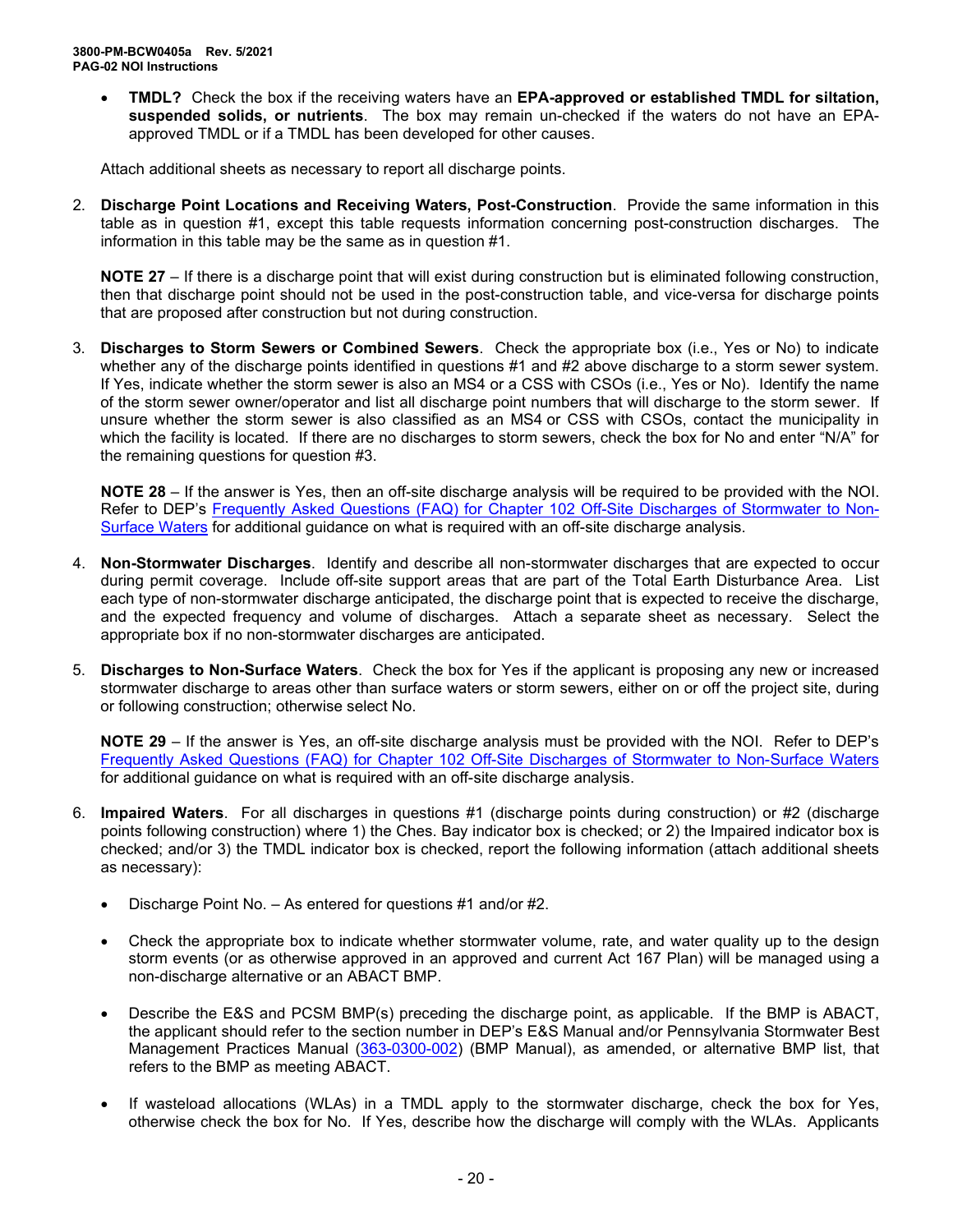are encouraged to attach to the NOI calculations demonstrating compliance with WLAs; if not submitted, DEP or CCD may request such calculations.

#### **NOI – CERTIFICATION FOR PAG-02 APPLICANTS**

The applicant(s) must certify that the information contained in the NOI is true, accurate, and complete, and must agree to abide by the terms and conditions of the General Permit. The application shall be signed as follows:

- Corporations:
	- (1) A president, secretary, treasurer, or vice-president of the corporation in charge of a principal business function, or any other person who performs similar policy or decision-making functions for the corporation; or
	- (2) The manager of one or more manufacturing, production, or operating facilities if authority to sign documents has been assigned or delegated to the manager in accordance with corporate procedures.
- Partnerships or sole proprietorships a general partner or the proprietor, respectively.
- Municipalities, State, Federal or other public agencies either a principal executive officer or ranking elected official:
	- (1) The chief executive officer of the agency; or
	- (2) A senior executive officer having responsibility for the overall operations of a principal geographic unit of the agency (e.g., Regional Administrators of EPA).
- For individuals, no indication of title is necessary.

If the person signing for the applicant is signing pursuant to a Power of Attorney or other legal delegation of contractual authority, documentation of such authority must be provided.

#### **NOI – CERTIFICATION FOR OPERATORS**

Operators that are identified in the Operator Information section of the NOI must sign the NOI, acknowledging that the operator is assuming joint and severable responsibility, coverage, and liability under the permit for all duties, responsibilities, and non-compliance with the permit, as a co-permittee of this permit coverage.

#### **E&S MODULE 1**

E&S Module 1 [\(3800-PM-BCW0406a\)](http://www.depgreenport.state.pa.us/elibrary/GetFolder?FolderID=90984) must be attached to all PAG-02 NOIs. Completion of E&S Module 1 constitutes an E&S Plan required by 25 Pa. Code § 102.4(b)(5) for the purpose of PAG-02 coverage when accompanied by E&S Plan Drawings and supporting calculations. Instructions for completing E&S Module 1 for PAG-02 coverage are presented herein (each Chapter 102 NPDES permit application/NOI instructions document has specific information on how to complete Module 1 for that application/NOI).

Enter the name of the applicant, Project Site Name, the receiving surface water name(s), and the receiving surface water use(s) as listed on the PAG-02 NOI.

## **E&S Plan Information**

- 1. **Topography**. In the space provided, describe the existing topographic features of the project site and the immediate surrounding area. Describe land cover, structures, drainage patterns, surface waters and other features of the pre-construction (i.e., present) land surface.
- 2. **Soils**. For soils present at the project site, identify in the table provided: 1) the Natural Resources Conservation Service (NRCS) soil survey map unit symbol of soils present at the project site; 2) the NRCS soil survey map unit name; 3) the acres associated with each soil map unit; 4) the Hydrologic Soil Group (HSG) associated with each soil map unit; 5) the percentage of each soil map unit within the disturbed area; 6) average depths of each soil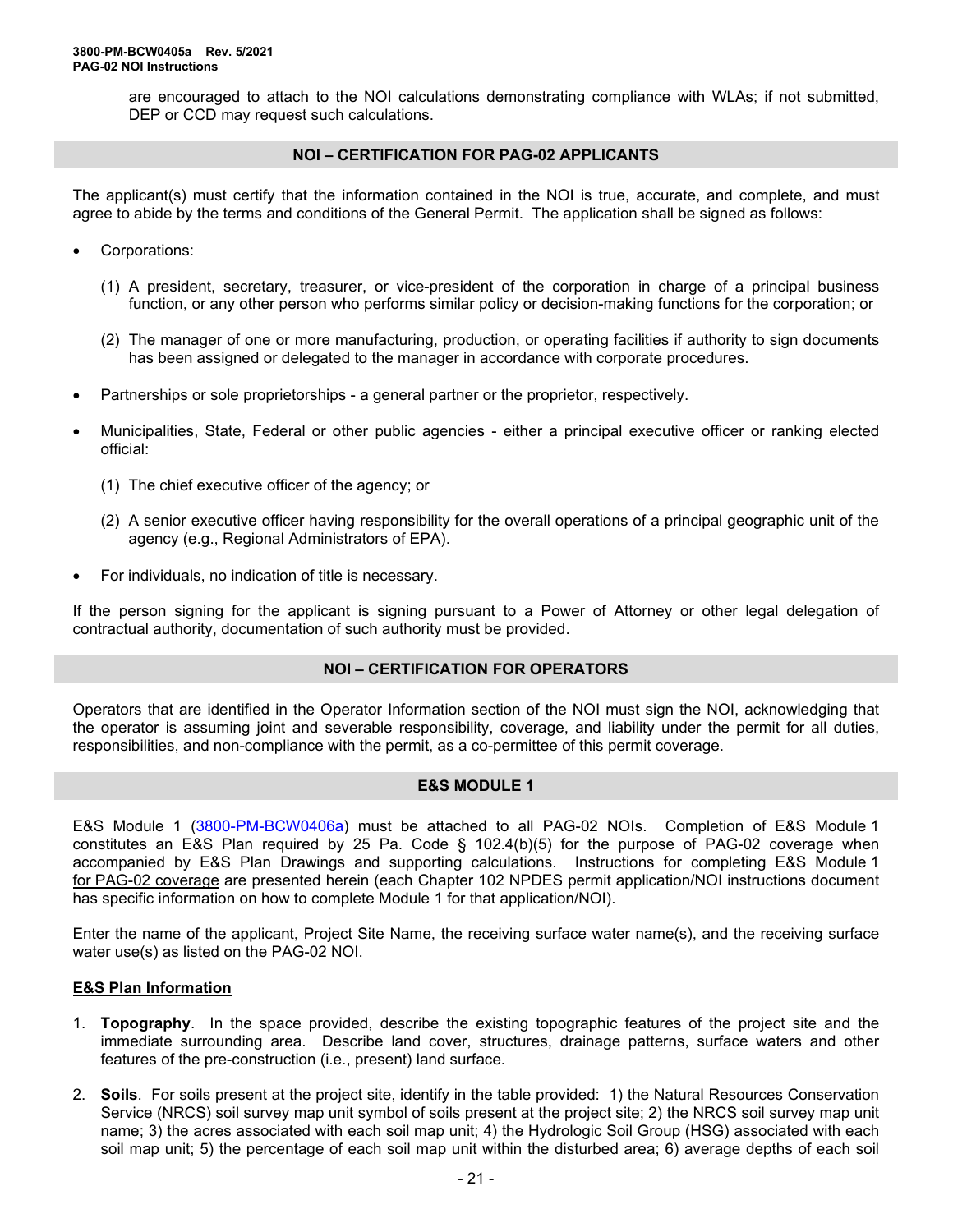map unit; and 7) the presence of hydric soils within the soil map unit on the project site (check the box if True). Discuss the presence of any soil limitations (e.g., steep slopes) and how the E&S Plan was developed to address those limitations. If no limitations exist the applicant may enter, "N/A." If hydric soils are present, a wetland determination should be attached to E&S Module 1. Check the appropriate box to indicate whether a wetland determination is attached (select the box for Yes, No, or N/A if there are no hydric soils on the project site). If soils are known to be contaminated on the project site, identify the pollutants exceeding Act 2 standards (MSCs contained in 25 Pa. Code Chapter 250), attach an E&S Plan Drawing that illustrates the extent of soil contamination, and describe the methods that will be used to avoid or minimize disturbance of the contaminated soils.

- 3. **Land Use**. Describe past, pre-construction (i.e., present) and post-construction (i.e., proposed) land uses of the project site and how earth disturbance activities will alter the land uses of the project site. For past land uses, provide a description of the historical uses of the land (i.e., at least 50 years ago).
- 4. **Runoff**. Describe the volume and rate of runoff from the project site and any area upgradient of the project site that flows onto the project site, to supplement supporting E&S BMP design calculations. Discuss the management of this runoff during construction. This may be a qualitative description.
- 5. **E&S BMPs**. Check all boxes within the table to indicate the E&S BMPs that have been selected for installation or implementation at the project site. The BMP Names are consistent with the E&S Manual and ordered as they appear in the E&S Manual's Table of Contents. Identify the E&S Plan Drawing Number(s) where the E&S BMPs are presented and where operation and maintenance (O&M) requirements are specified. Explain any deviations from the E&S Manual in the space provided and as necessary attach an additional sheet providing the demonstration required by 25 Pa. Code § 102.11(b). If an alternative E&S BMP is proposed, identify it at the end of the table for question #5. Alternative E&S BMPs should be identified on DEP's list of reviewed alternative BMPs prior to proposing their use in a PAG-02 NOI (see [www.dep.pa.gov/constructionstormwater,](http://www.dep.pa.gov/constructionstormwater) select E&S Resources).

**NOTE 30** – Following question #5 there is a Table 1 that is intended for applicants seeking PAG-01 coverage or an individual permit for small construction activities only. Applicants for PAG-02 coverage should not complete Table 1.

- 6. **Standard E&S Worksheets**. Check the box if all applicable Standard E&S Worksheets from Appendix B of the E&S Manual have been completed and are attached.
- 7. **Other Equivalent Worksheets**. Check the box if information and calculations equivalent to the Standard E&S Worksheets from Appendix B of the E&S Manual have been completed and are attached. **The submission of completed Standard E&S Worksheets or equivalent providing the same information is required for applicants seeking PAG-02 coverage**.
- 8. **Sequence**. In the space provided, identify the E&S Plan Drawing Number(s) that describes the sequence of BMP installation and removal in relation to the scheduling of earth disturbance activities prior to, during, and after earth disturbance activities that ensure the proper functioning of all BMPs.
- 9. **Calculations Completed**. Check the box if supporting calculations for BMP design have been completed and will be provided upon request. For applicants seeking PAG-02 coverage, this box should remain unchecked (i.e., such calculations must be provided by PAG-02 applicants).
- 10. **Calculations Attached**. Check the box if the supporting calculations have been attached to the NOI. **The submission of supporting E&S calculations is required for applicants seeking PAG-02 coverage**. Standard E&S Worksheets that document design calculations for a BMP may be used to satisfy this requirement; where a Standard E&S Worksheet is not available or otherwise does not fully document design calculations, the applicant must attach separate calculations.
- 11. **Standard Figures or Details Serve as Plan Drawings**. Check the box if standard Figures and/or Construction Details in the E&S Manual will serve as plan drawings for the project. For applicants seeking PAG-02 coverage, this box should remain unchecked.
- 12. **Plan Drawings Attached**. Check the box if plan drawings have been attached to the NOI. **The submission of plan drawings is required for applicants seeking PAG-02 coverage**.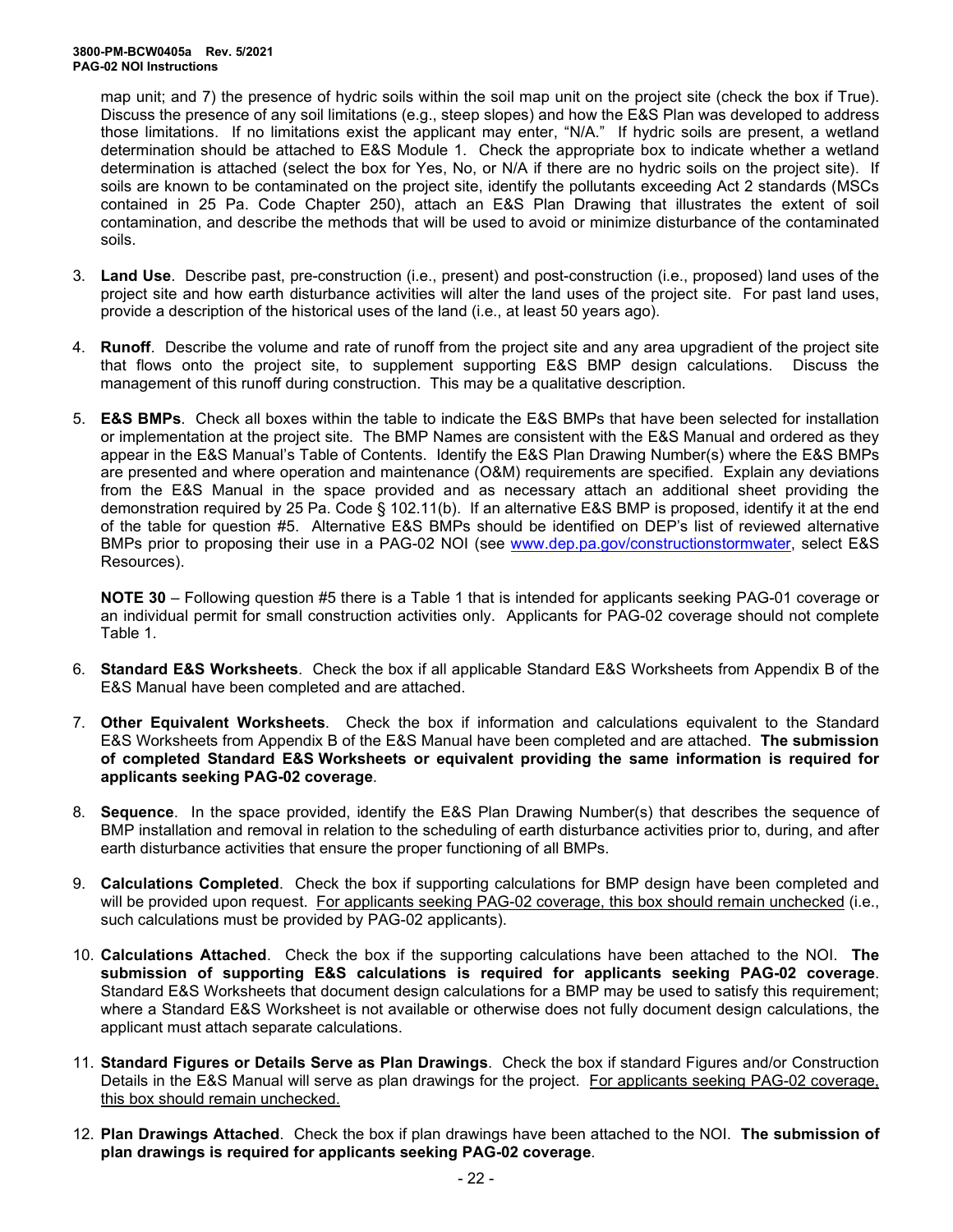- 13. **Inspections**. Check the box to confirm the applicant's understanding that inspections of earth disturbance activities must occur weekly and following measurable storm events (i.e., at least 0.25 inch). An inspection must be conducted within 24 hours following a 24-hour period in which at least 0.25 inch of precipitation occurs, or when snowmelt occurs that is sufficient to produce a discharge.
- 14. **Temporary Stabilization**. In the space provided, identify the E&S Plan Drawing Number(s) that contain the following information relating to temporary vegetative stabilization measures: 1) vegetative species, 2) % pure live seed, 3) seed application rate, 4) fertilizer type, 5) fertilizer application rate, 6) mulch type, 7) mulching rate, and 8) liming rate.
- 15. **Permanent Stabilization**. In the space provided, identify the E&S Plan Drawing Number(s) that contain the following information relating to permanent vegetative stabilization measures: 1) vegetative species, 2) % pure live seed, 3) seed application rate, 4) fertilizer type, 5) fertilizer application rate, 6) mulch type, 7) mulching rate, 8) liming rate, 9) anchor material, 10) anchoring method, 11) rate of anchor material application, 12) topsoil placement depth, and 13) seeding season dates.

**NOTE 31** – If Standard E&S Worksheets will be attached to the NOI that address temporary and permanent stabilization, the applicant may refer to the attachment(s) in lieu of completing #14 and #15 in this section.

- 16. **Recycling or Disposal**. Describe how the applicant will ensure that proper recycling or disposal of materials will be conducted at the project site.
- 17. **Sensitive Features**. Identify the presence of any naturally occurring soil conditions or geologic formations (e.g., karst) that may have the potential to cause pollution during earth disturbance activities and identify BMPs that will be implemented to avoid or minimize potential pollution caused by these features. If no such features are known, the applicant may report, "unknown" or "none". These sensitive areas must also be identified on the E&S Plan Drawings.
- 18. **Thermal Impacts**. Identify whether the potential exists for thermal impacts to surface waters during the earth disturbance activity and, if such potential exists, identify BMPs that will be implemented to avoid, minimize, or mitigate potential thermal impacts.
- 19. **Consistency**. Check the appropriate box to indicate that the E&S Plan has been planned, has been designed, and will be implemented to be consistent with the PCSM Plan.
- 20. **Buffers**. If applicable, in the space provided identify the E&S and PCSM Plan Drawing Number(s) that show existing and proposed riparian forest buffers (select the box for N/A if not applicable).

## **E&S Plan Developer**

The developer of the E&S Plan for the project must complete this section.

If True, check the box next to the statement, "I am trained and experienced in E&S control methods." In that statement, "trained and experienced" also refers to the size and scope of the project. Check the box next to the statement, "I am a licensed professional" if the E&S Plan Developer is a professional engineer, landscape architect, geologist, or land surveyor licensed to practice in this Commonwealth. Enter the name of the E&S Plan Developer, the business title (if applicable), the company that employs the E&S Plan Developer, mailing address, city, state, ZIP code (including 4-digit extension), phone number, and email address. If the E&S Plan Developer is a licensed professional, enter the License Type (i.e., engineer, landscape architect, geologist and/or land surveyor), License No., and Expiration ("Exp.") Date of the license; otherwise, leave these fields blank.

The E&S Plan Developer must sign and date this section at the location specified. The signature attests to the accuracy of the information provided and to the E&S Plan Developer's understanding that the E&S Plan conforms to Chapter 102 requirements. Note that an E&S Plan Developer need not be a licensed professional, but must be a person trained and experienced in E&S control methods and techniques applicable to the size and scope of the project being designed.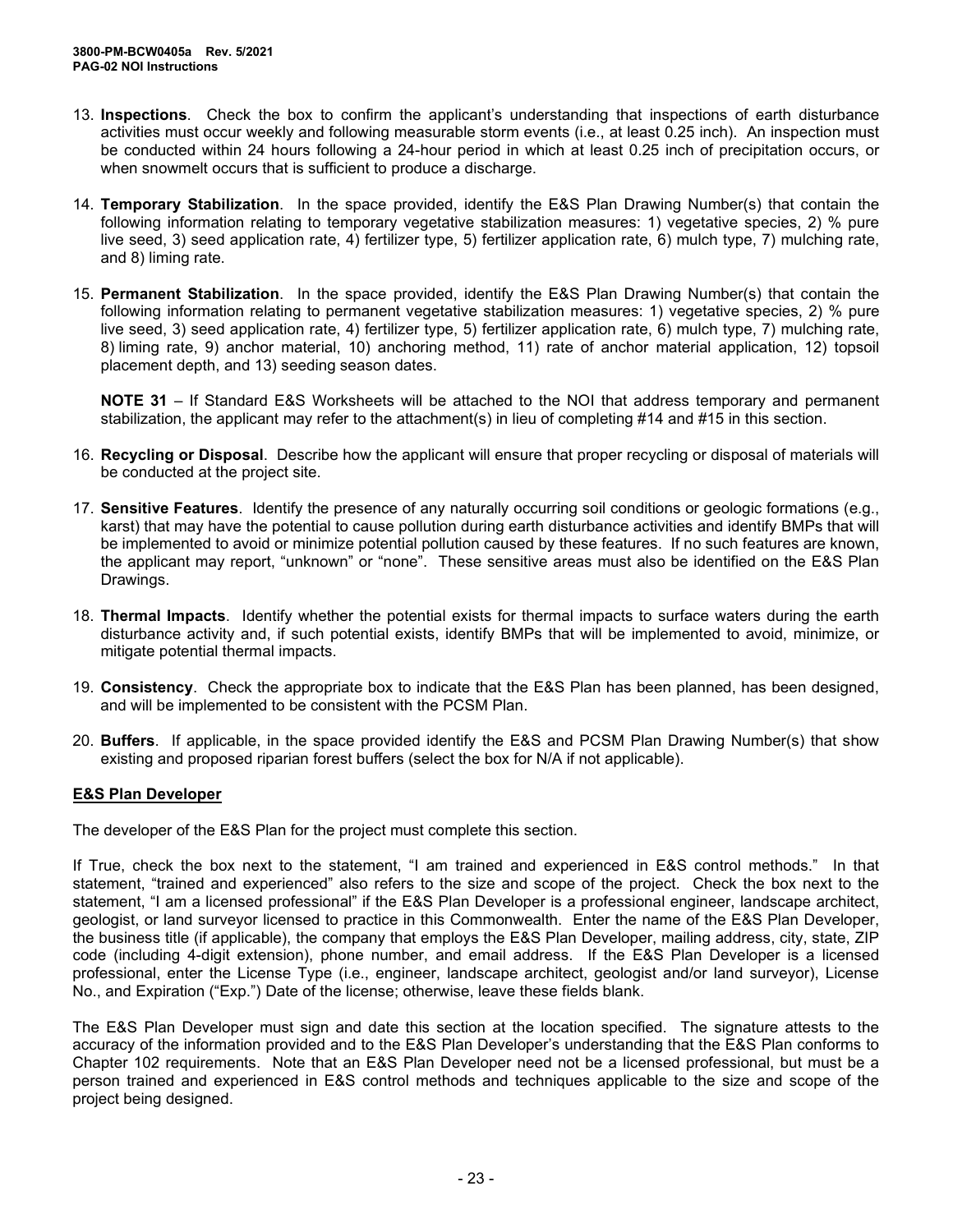#### **PCSM MODULE 2**

PCSM Module 2 [\(3800-PM-BCW0406b\)](http://www.depgreenport.state.pa.us/elibrary/GetFolder?FolderID=90984) must be attached to all PAG-02 NOIs. Completion of PCSM Module 2 constitutes a PCSM Plan required by 25 Pa. Code § 102.8(f) for PAG-02 coverage when accompanied by PCSM Plan Drawings and supporting calculations. Instructions for completing PCSM Module 2 for PAG-02 coverage are presented herein (each Chapter 102 NPDES permit application/NOI instructions document has specific information on how to complete Module 2 for that application/NOI).

**NOTE 32** – Certain information required by 25 Pa. Code § 102.8(f) is intentionally left out of PCSM Module 2 because the same information is required by E&S Module 1. For these instances DEP has approved the E&S and PCSM Plans to be combined, in accordance with 25 Pa. Code §§ 102.4(b)(5)(xiv) and 102.8(d).

Enter the name of the applicant, Project Site Name, the receiving surface water name(s), and the receiving surface water use(s) as listed on the PAG-02 NOI.

#### **PCSM Plan Information**

- 1. **Structural PCSM BMPs**. Identify all proposed structural and non-structural PCSM BMPs for implementation at the project site that will be utilized for volume, water quality, and/or rate control, as follows:
	- **Discharge Point(s)** Identify all discharge point ID numbers (e.g., 001, 002) that are associated with the structural or non-structural BMP, as identified in the Stormwater Discharge Information section of the NOI, as applicable.
	- **BMP ID** Provide a BMP ID number for each listed BMP, starting at 1. If there are two BMPs in series, each BMP should be listed on a separate row with a separate number. These BMP IDs numbers should also be identified on PCSM Plan Drawings.
	- **BMP Name** List the name of the BMP as contained in the BMP Manual, as amended. If the BMP is not identified in the BMP Manual the applicant may select a name that best describes the BMP. For BMPs in series, enter the name as follows: "BMP Name in series with BMP ID X."
	- **BMP Manual** Identify the section of the BMP Manual that describes and provides standards for the BMP (e.g., 6.4.1). If the BMP is not contained in the latest version of the BMP Manual but has been approved by DEP's Bureau of Clean Water as an alternative BMP, indicate "approved alternative" in the space provided.
	- **Latitude / Longitude** Report the latitude and longitude coordinates at the center of the BMP in decimal degrees with at least five digits to the right of the decimal place.
	- **DA Treated (ac)** List the drainage area, in acres, treated by the BMP.

If there are undetained areas (i.e., areas in which stormwater will not be treated by a BMP), list the total area in acres of the undetained areas.

Select "The Project Qualifies as a Site Restoration Project (§ 102.8(n))" if the project (in its entirety) meets one or more of the criteria for a site restoration project, as discussed above. Site restoration projects are considered PCSM BMPs. Applicants of site restoration projects must complete Module 2 to the extent applicable, except for Stormwater Analysis and Infiltration Information sections, which may be skipped.

2. **Sequence and Critical Stages**. Describe the sequence of PCSM BMP implementation in relation to earth disturbance activities. Additionally, ensure that the critical stages of the PCSM BMP installation are identified and schedule of inspections for the critical stages is provided. If the sequence and critical stages are provided on the PCSM Plan Drawings, then identify this in the space provided (including the location in the drawings).

**NOTE 33** – The PCSM sequence must include the installation and construction steps necessary to construct and implement each PCSM BMP.

3. **Plan Drawings Developed**. Check the box if plan drawings of PCSM BMPs have been developed and will be available on-site. (For applicants seeking PAG-02 coverage, this box should remain unchecked).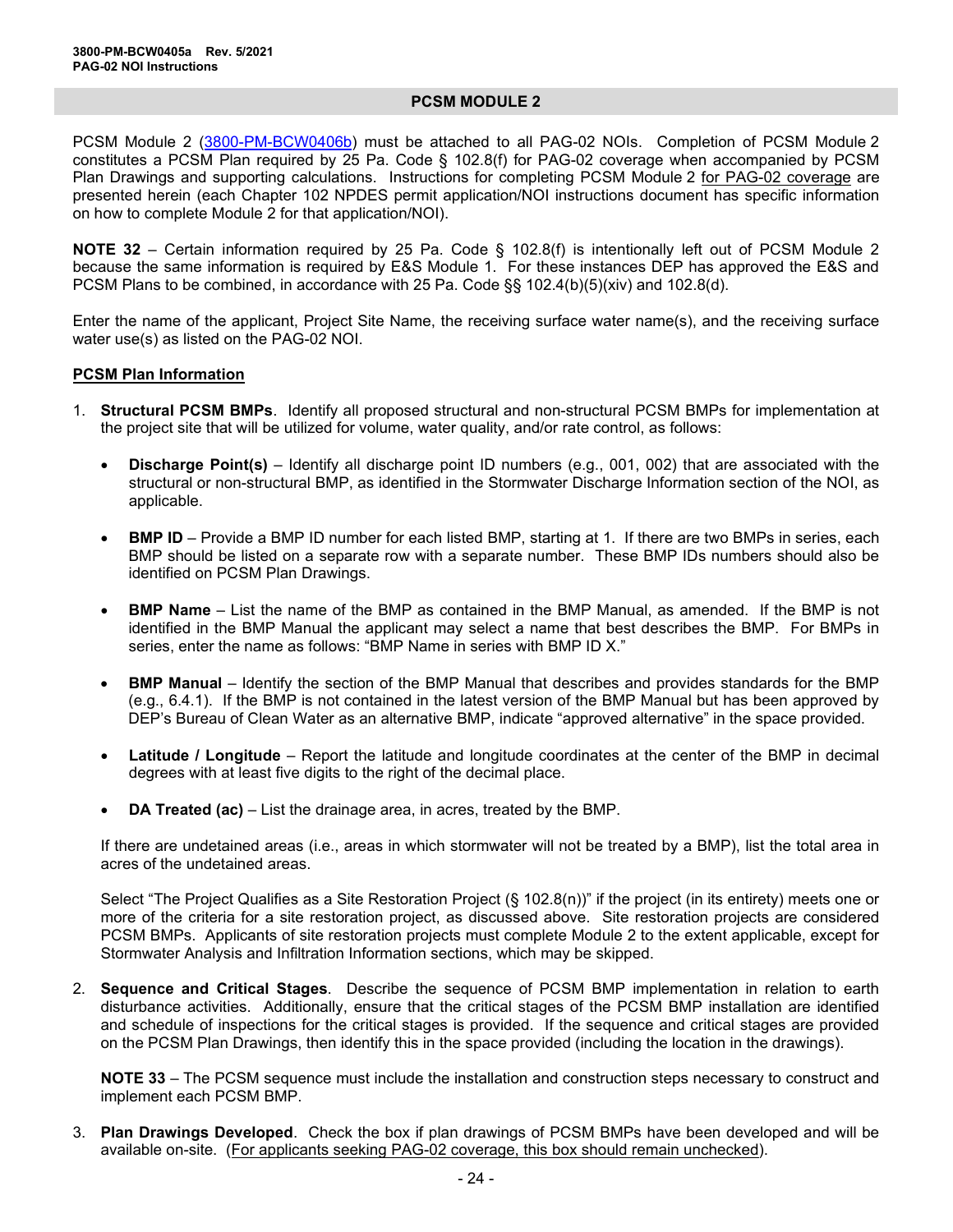- 4. **Plan Drawings Attached**. Check the box if plan drawings have been attached to the NOI. **Submission of plan drawings is required for applicants seeking PAG-02 coverage**.
- 5. **Waste Management**. Check the box if recycling and proper disposal of materials associated with PCSM BMPs are addressed as part of long-term operation and maintenance of the PCSM BMPs.
- 6. **Sensitive Features**. Identify the presence of any naturally occurring soil conditions or geologic formations (e.g., karst) that may have the potential to cause pollution after earth disturbance activities are completed and the PCSM BMPs are operational and identify BMPs that will be implemented to avoid or minimize potential pollution caused by these features. If no such features are known, the applicant may report, "unknown" or "none". These sensitive areas must also be identified on the PCSM Plan Drawings.
- 7. **Thermal Impacts**. Identify whether the potential exists for thermal impacts to surface waters from postconstruction stormwater and, if such potential exists, identify BMPs that will be implemented to avoid, minimize, or mitigate potential thermal impacts.
- 8. **Consistency**. Check the appropriate box to indicate that the PCSM Plan has been planned, has been designed and will be implemented to be consistent with the E&S Plan.
- 9. **Pre-development Site Characterization**. Check the appropriate box to indicate that a pre-development site characterization has been performed, including appropriate infiltration and geotechnical studies. Applicants for site restoration projects may skip this question. Attach soil test results, geotechnical study results, and appropriate narrative explanations of methods and study results to the NOI.

## **Stormwater Analysis – Runoff Volume**

Applicants of site restoration projects may skip this section. Otherwise, a Stormwater Analysis must be performed that addresses each discharge point. DEP allows applicants to complete the analysis on a surface water basis (i.e., all discharge points to a single surface water may be considered collectively). Attach additional sheets as necessary.

At the top of the form, identify the Surface Water Name and the Discharge Point ID Number(s) (e.g., 001, 002).

- 1. **Design Standard – Act 167**. Check the box if the applicant is using a design standard for volume management that is contained in an Act 167 Plan approved by DEP within the past five years. In general, DEP or CCD will only accept design standards based on Act 167 Plans when those plans have been approved by DEP within the past five years (this does not include municipal ordinances enacted under Act 167 Plans).
- 2. **Design Standard – Manage Net Change**. Check the box if the applicant is using the net change in the 2-year/24-hour storm, comparing post-construction conditions to pre-construction conditions, as the volume management design standard.
- 3. **Design Standard – Alternative**. Check the box if the applicant is using a volume management design standard that differs from an Act 167 Plan and the net change in the 2-year/24-hour storm. While use of alternative design standards is authorized by 25 Pa. Code § 102.8(g)(2)(iv), please be advised that NOIs using an alternative design standard may require additional review by DEP or CCD.
- 4. **PCSM Spreadsheet**. Check the box if the Volume Worksheet in DEP's PCSM Spreadsheet was used for the stormwater volume management analysis and if a printout of the Volume Worksheet is attached. The PCSM Spreadsheet is available at [www.dep.pa.gov/constructionstormwater,](http://www.dep.pa.gov/constructionstormwater) under the "E&S Resources" section. The PCSM Spreadsheet uses the net change in the 2-year/24-hour storm as the design standard and calculates infiltration and evapotranspiration (ET) credits for selected BMPs using DEP-approved methods. If a completed Volume Worksheet is attached to the NOI, the applicant may skip questions #5-9 in the remainder of this section and may omit supporting calculations.
- 5. **2-Year/24-Hour Storm Event**. Enter the total precipitation associated with the 2-year/24-hour storm event for the project site location, in inches. In addition, enter the source for the precipitation amount reported in question #5. NOAA [Atlas 14](https://hdsc.nws.noaa.gov/hdsc/pfds/pfds_map_cont.html) values are preferred, but other sources may be used.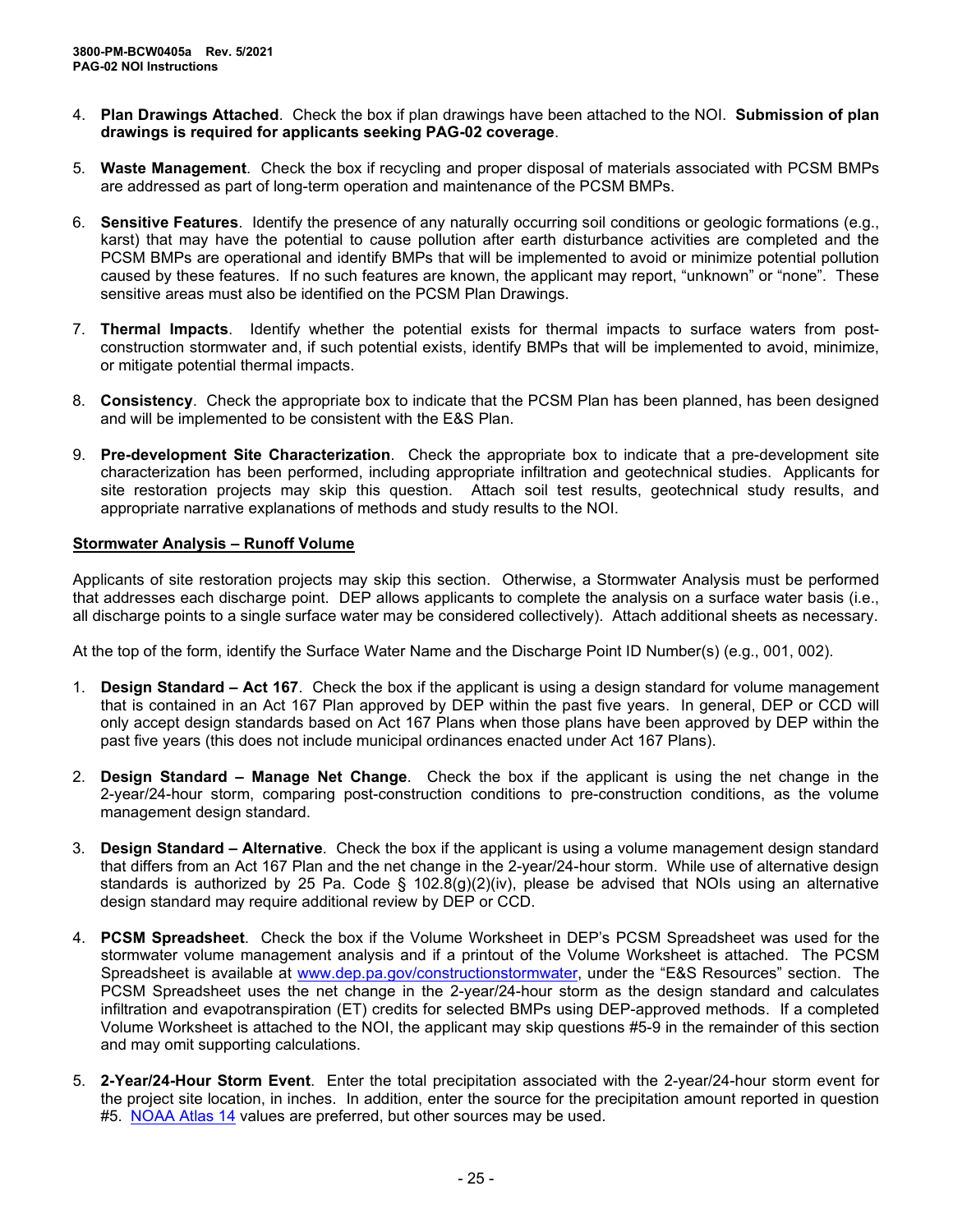6. **Pre-Construction Volume**. Calculate and report the total stormwater runoff volume, in cubic feet (CF), for the earth disturbance area under pre-construction conditions. If the Volume Worksheet is not attached, attach calculations supporting the reported value and check the appropriate box.

**NOTE 34** – If the applicant chooses not to use the PCSM Spreadsheet, the applicant may complete and submit Worksheets from Chapter 8 of the BMP Manual or calculations in alternative format.

- 7. **Post-Construction Volume**. Calculate and report the total stormwater runoff volume, in CF, for the earth disturbance area under post-construction conditions (i.e., the runoff volume before PCSM BMPs are implemented). If the Volume Worksheet is not attached, attach calculations supporting the reported value and check the appropriate box.
- 8. **Net Change**. Report the difference, in CF, between Post-Construction Volume (i.e., question #7) and Pre-Construction Volume (i.e., question #6).
- 9. **Structural BMPs**. Report the following information for structural BMPs that will treat post-construction stormwater discharging to the surface water. If the Volume Worksheet is not attached, attach calculations supporting the information reported in the table. Note that BMPs that are "self-crediting" including Riparian Buffer, Landscape Restoration, and Vegetated Roof should not be used in this table since credit should already be received through selection of appropriate land covers in the calculation of post-construction runoff volume.
	- **DP No.** Identify the discharge point (DP) associated with the structural BMP.
	- **BMP ID.** List the BMP ID number as reported in the PCSM Plan Information section.
	- **Series** BMPs that are in series should be entered in the same order they will be configured in the field. For example, a vegetated swale that is followed by a rain garden should be entered with the vegetated swale first and the rain garden in the next row. When BMPs are in series, select the BMP number that the BMP is in series with. If a BMP is not in series, enter "-". BMPs that are in series are separate and distinct BMPs, such as a vegetated swale followed by a rain garden. A BMP's components cannot be broken down and treated as separate BMPs. For example, a rain garden that dewaters in more than 24 hours cannot be broken into soil amendments followed by a dry extended detention basin.
	- **Volume Routed to BMP (CF)** Calculate and report the volume routed to the BMP during the 2-year/24-hour storm event, in cubic feet (CF).Include the area associated with the BMP as part of the volume calculation, as applicable. For example, the volume routed to an infiltration basin must include stormwater from the drainage area routed to the BMP along with direct precipitation on the infiltration basin. As another example, for a vegetated swale that reduces the runoff volume and then discharges to a rain garden, the volume routed to the rain garden would not include the volume reduced by the vegetated swale.
	- **Infiltration Area (SF)** Enter the infiltration area of the BMP in square feet (SF), if applicable. If the BMP is not designed as an infiltration BMP, leave this field blank.
	- **Infiltration Rate (in/hr)** Report the design infiltration rate or saturated hydraulic conductivity (Ksat) associated with the infiltration area, in inches per hour (in/hr) utilizing methods contained in Appendix C of the BMP Manual or other published and defensible methods. If the BMP is not designed as an infiltration BMP, leave this field blank. The design infiltration rate value entered should be the tested infiltration rate adjusted with factors of safety (and other additional factors) where appropriate.
	- **Infiltration Period (days)** Select the infiltration period, in days, for site-wide structural BMPs. DEP may accept infiltration periods up to 4 days (96 hours). However, 1) the maximum ponding depth for infiltration and bioretention BMPs may not exceed 2 feet at the 2-year/24-hour storm event, and 2) local ordinance requirements must be met, where applicable. Many local ordinances require infiltration periods no greater than 3 days (72 hours).
	- **Vegetated? (Veg?)** Check the box if the structural BMP will be "vegetated." A vegetated PCSM BMP is a permanent BMP where vegetation is a dominant or significant component within the storage area. Vegetation must include species other than lawn/turf grasses. Grasses may be used, but may not be the only species planted.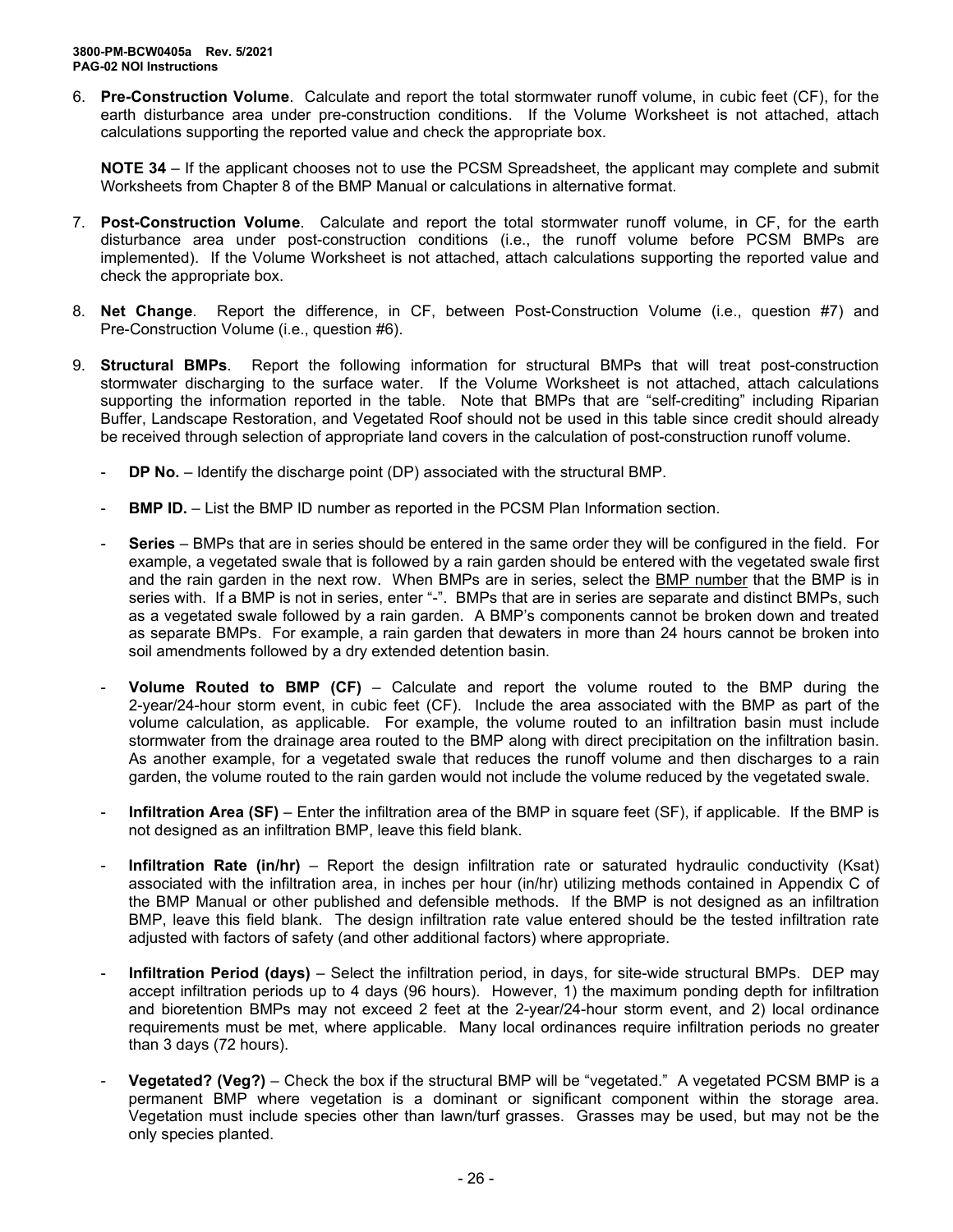- **Media Depth (ft)** Enter the design depth of media used for the BMP, in feet (e.g., 1.5 feet of planting soil for a rain garden or 2 feet of stone for an infiltration trench). This does not apply to certain BMPs. If an underdrain is used, report the depth from the bottom of the media to the invert of the underdrain.
- **Storage Volume (CF)** Enter the design storage volume for the BMP in cubic feet (CF). For storage within media, utilize an appropriate void space percentage for the chosen media (e.g., typically 30-40%). Note that storage volume is not a credit because it does not represent volume reduction; when storage volume infiltrates, evaporates, transpires, is released, or otherwise is reused, storage volume converts to credit.
- **Infiltration Credit (CF)** Report the infiltration credit for the BMP. The approved calculation for infiltration credit is identified in DEP's PCSM Spreadsheet and instructions. Alternative methods for calculating this credit may be proposed but may require additional review by DEP or CCD.
- **ET Credit (CF)** Report the evapotranspiration (ET) credit for the BMP. The approved calculation for ET credit is identified in DEP's PCSM Spreadsheet and instructions. Alternative methods for calculating this credit may be proposed but may require additional review by DEP or CCD.

To demonstrate that the selected BMPs will provide adequate volume reduction and/or management credit to offset the net increase in stormwater volume, calculate and enter the following below the table for question #9:

- **Total Infiltration & ET Credits (CF)** Sum the infiltration and ET credits for all BMPs and report the value in the space provided.
- **Non-Structural BMP Volume Credits (CF)** If non-structural BMP volume credits are proposed, provide as an attachment a detailed description of the non-structural BMPs and calculations warranting the credit, and report the value in the space provided.
- **Managed Release Credits (CF)** If some portion of the volume required to be reduced or managed will be released using DEP's Managed Release Concept (MRC) alternative BMP, the applicant must attach the MRC Design Summary Sheet and provide a detailed explanation of the design as an attachment to Module 2. If applicable, enter the number of Managed Release Credits in the space provided. This value should correspond to the value entered for "2-Yr/24-Hr Volume Managed (cf)" on the MRC Design Summary Sheet.
- **Volume Required to Reduce/Manage (CF)** Report the volume that must be reduced or managed. If using the design standard for managing the net change for storms up to and including the 2-year/24-hour storm, enter the value reported for question #8. Otherwise report the volume that is supported by an approved Act 167 Plan or other alternative, with appropriate justification attached to the module as necessary.
- **Total Credits** Sum the values for Total Infiltration & ET Credits, Non-Structural BMP Volume Credits, and Managed Release Credits and report the value in the space provided. If this value exceeds the Volume Required to Reduce/Manage the stormwater analysis for runoff volume has been satisfied.

If the Volume Worksheet is attached, this question may be skipped. If the Volume Worksheet is not attached, calculations supporting the information in this table must be attached.

## **Infiltration Information**

This section must be completed for each BMP that proposes infiltration. Applicants of site restoration projects may skip this section. At the top of each table, enter the BMP ID number as reported in the PCSM Plan Information section. Also check the box next to, "Soil/geologic test results are attached." Soil and geologic testing, as appropriate, must be completed for PCSM BMPs relying on infiltration in accordance with 25 Pa. Code § 102.8(g)(1) and the BMP Manual, as amended, and results must be attached to the NOI.

1. **Number of Tests**. Enter the number of infiltration tests completed for the identified BMP. In general, the number of tests completed should be consistent with Appendix C of the BMP Manual or other published and defensible methods.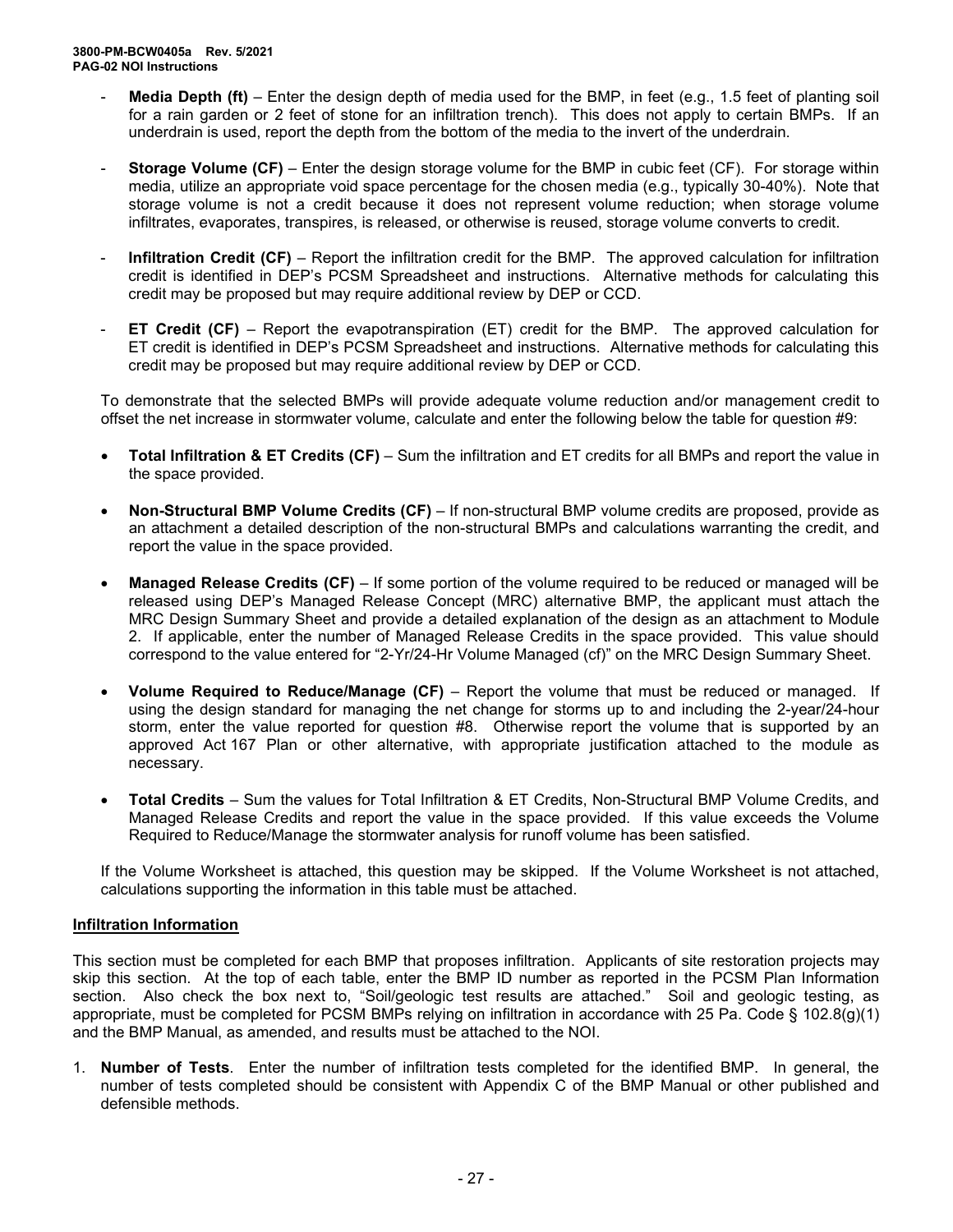- 2. **Test Method(s)**. Report the method used to determine the infiltration rate. In general, the method and location(s) of infiltration testing should be consistent with Appendix C of the BMP Manual or other published and defensible methods.
- 3. **Test Pit Identifiers (from PCSM Plan Drawings)**. Identify all test pits completed for the BMP (e.g., TP-1, TP-2). These identifiers should correspond with test pits identified on PCSM Plan Drawings.
- 4. **Average (Avg.) Infiltration Rate**. Report the average infiltration rate determined through infiltration testing for the BMP, in inches per hour (in/hr).
- 5. **Factor of Safety (FOS)**. Specify the factor of safety used when translating the average infiltration rate to the rate used in the design of the BMP (e.g., 2:1).
- 6. **Design Infiltration Rate**. Report, in inches per hour (in/hr), the design infiltration rate used for the design of the BMP and incorporating the factor of safety.
- 7. **Separation Distance Between BMP and Bedrock**. An experienced professional should be on-site during completion of test pits or soil borings to determine the depth, in feet, to bedrock. The depth to bedrock should be measured from the proposed bottom bed elevation of the BMP (i.e., top of native soils) to the uppermost elevation where bedrock is encountered. If the depth to bedrock varies below the BMP, report the elevation corresponding to the minimum depth to bedrock.
- 8. **Separation Distance Between BMP and Seasonal High-Water Table**. To determine the separation distance from the bottom bed elevation of the BMP (i.e., top of native soils) and the seasonal high-water table, DEP expects that applicants will employ the services of an experienced professional to evaluate subsurface conditions through test pits or other procedures. In general, the depth to the seasonal high-water table should be determined by identifying the depth of the shallowest observed redoximorphic feature encountered: 1) directly above the observed water table, or 2) directly above the gleyed horizon. A gleyed horizon is a soil horizon with a reduced matrix color less than or equal to two chroma, although soils with lithic chroma colors of two chroma or less are not considered gleyed. If redoximorphic features are encountered but are not indicative of a seasonal high-water table, the attached test results should identify this as such, including what caused the redoximorphic features to form.

#### **Stormwater Analysis – Peak Rate**

Applicants of site restoration projects may skip this section. Otherwise, a Stormwater Analysis must be performed that addresses each discharge point. DEP allows applicants to complete the analysis on a surface water basis (i.e., all discharge points to a single surface water may be considered collectively). Attach additional sheets as necessary.

Applicants of projects meeting the Small Site/Small Impervious Area Exception for Peak Rate Mitigation Calculations (Worksheet 6 in Chapter 8 of the BMP Manual) may skip this section. Even if an exception applies, a rate analysis and implementation of BMPs for rate control may be required under local ordinances.

At the top of the form, identify the Surface Water Name and the Discharge Point ID Number(s) (e.g., 001, 002).

- 1. **Design Standard – Act 167**. Check the box if the applicant is using a design standard for rate control that is contained in an Act 167 Plan approved by DEP within the past five years In general DEP or CCD will only accept design standards based upon Act 167 Plans (not including municipal ordinances enacted under Act 167 Plans) when those plans have been approved by DEP within the past five years.
- 2. **Design Standard – Manage Net Change**. Check the box if the applicant is using the net change in peak rates for the 2-, 10-, 50-, and 100-year/24-hour storms, comparing post-construction conditions to pre-construction conditions, as the rate control design standard.
- 3. **Design Standard – Alternative**. Check the box if the applicant is using a rate control design standard that differs from an Act 167 Plan and the net change in the 2-, 10-, 50-, and 100-year/24-hour storms. While use of alternative design standards is authorized by 25 Pa. Code § 102.8(g)(3)(iii), please be advised that NOIs using an alternative design standard may require additional review by DEP or CCD.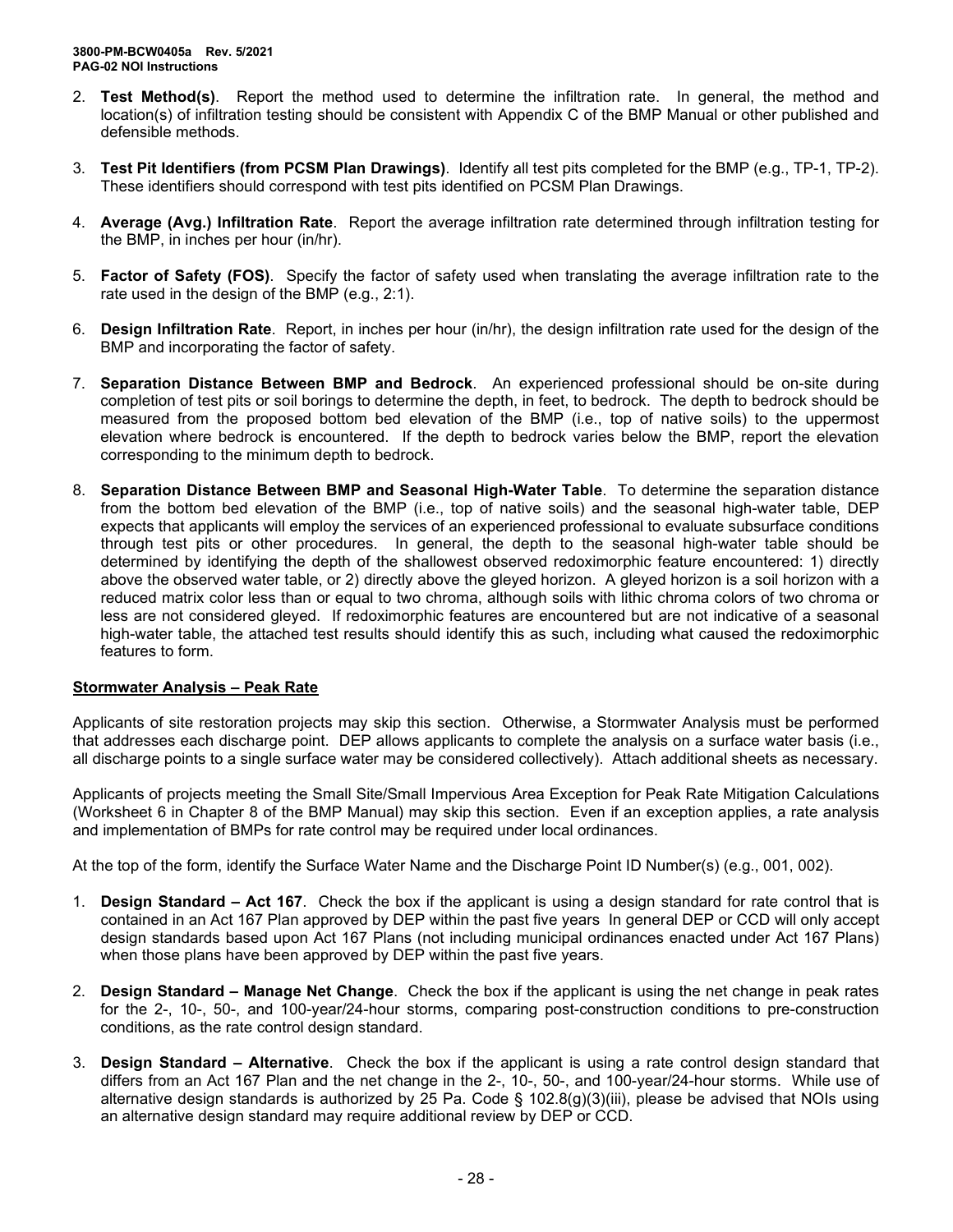- 4. **PCSM Spreadsheet**. Check the box if the Rate Worksheet in DEP's PCSM Spreadsheet was used for the peak rate analysis and if a printout of the Rate Worksheet is attached. The PCSM Spreadsheet is available at <u>[www.dep.pa.gov/constructionstormwater](http://www.dep.pa.gov/constructionstormwater)</u> (select "E&S Resources"). The PCSM Spreadsheet uses the net change in peak rate for the 2-, 10-, 50-, and 100-year/24-hour storms as the design standard. Note that the Rate Worksheet may not be suitable for large drainage areas. If a completed Rate Worksheet is attached to the NOI, the applicant may skip the remainder of this section and may omit supporting calculations. If the Rate Worksheet is not used to calculate peak rates, the applicant must complete the remainder of this section and must submit supporting calculations. Note that if an applicant only completes the summary of peak rates table in the Rate Worksheet, the remainder of this section must be completed and supporting calculations must be submitted.
- 5. **Alternative Calculations**. If an applicant is required to complete this section and the Rate Worksheet is not attached to the NOI, the applicant must submit supporting calculations in an alternative format as an attachment to the NOI, and must complete the remainder of this section.
- 6. **Precipitation Amounts**. Enter the total precipitation associated with the 2-, 10-, 50-, and 100-year/24-hour storms for the project site location, in inches. In addition, enter the source of the precipitation amounts reported in question #6. NOAA Atlas 14 values are preferred, but other sources may be used.
- 7. **Peak Discharge Rates, without BMPs**. Report the peak discharge rates, in cubic feet per second (cfs), for preand post-construction conditions without BMPs through time of concentration or other analyses. Report total rates for each storm event, summed for all flow patterns. Also report the difference between pre- and postconstruction discharge rates (i.e., post-construction rate minus pre-construction rate).
- 8. **Rate Control BMPs**. Identify all BMPs used to mitigate peak rate differences between pre- and postconstruction conditions. Report the calculated inflow and outflow rates to and from the BMP at each storm event. If BMPs are in series, specify the order of BMPs in the BMP ID column (e.g., BMP 1 in series with BMP 2).
- 9. **Peak Discharge Rates, with BMPs**. Report the peak discharge rates, in cfs, for pre- and post-construction conditions without BMPs, as reported in question #7, as well as the peak discharge rates for post-construction conditions with BMPs. Report the difference between pre- and post-construction discharge rates (i.e., post-construction rate with BMPs minus pre-construction rate).

#### **Stormwater Analysis – Water Quality**

Applicants of site restoration projects may skip this section. Otherwise, a Stormwater Analysis must be performed that addresses each discharge point. DEP allows applicants to complete the analysis on a surface water basis, i.e., all discharge points to a single surface water may be considered collectively.

**PCSM Spreadsheet**. All PAG-02 applicants must check this box and attach to the NOI a printout of the Quality Worksheet in the PCSM Spreadsheet demonstrating that pollutant loads for Total Suspended Solids (TSS), Total Phosphorus (TP) and Total Nitrogen (TN) following construction will not exceed pre-construction pollutant loads for storms up to and including the 2-year/24-hour storm. **This water quality demonstration in the form of no net change (i.e., increase) in pollutant loads must be made in order for DEP or CCD to approve coverage under PAG-02**. See the instructions to the PCSM Spreadsheet for additional information on the Quality Worksheet.

#### **Long-Term O&M**

List each PCSM BMP (including site restoration) and report the O&M requirements, including the repair, replacement, or other routine maintenance needs, including a schedule. If the long-term O&M requirements are provided on the PCSM Plan Drawings, identify the location(s) in the Plan Drawings in the "O&M Requirements" section

#### **PCSM Plan Developer**

The developer of the PCSM Plan for the project must complete this section.

If True, check the box next to the statement, "I am trained and experienced in PCSM methods." In that statement, "trained and experienced" also refers to the size and scope of the project). Check the box next to the statement, "I am a licensed professional" if the PCSM Plan Developer is a professional engineer, landscape architect, geologist or land surveyor licensed to practice in this Commonwealth. Enter the name of the PCSM Plan Developer, the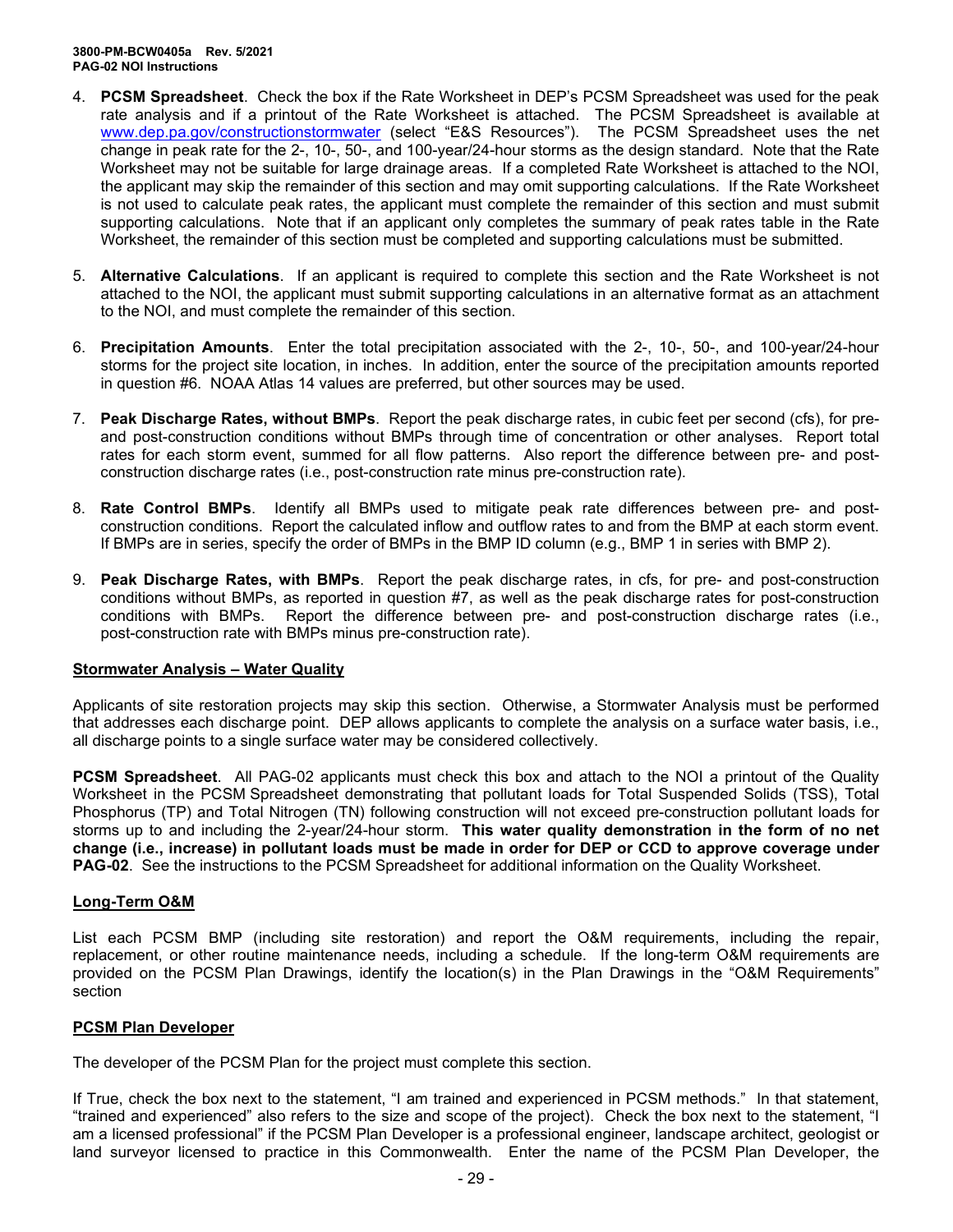business title (if applicable), the company that employs the PCSM Plan Developer, mailing address, city, state, ZIP code (including 4-digit extension), phone number and email address. If the PCSM Plan Developer is a licensed professional, enter the License Type (i.e., engineer, landscape architect, geologist, and/or land surveyor), License No., and Expiration ("Exp.") Date of the license; otherwise leave these fields blank.

The PCSM Plan Developer must sign and date this section at the location specified. The signature attests to the accuracy of the information provided and to the PCSM Plan Developer's understanding that the PCSM Plan is complete and conforms to Chapter 102 requirements. Note that a PCSM Plan Developer need not be a licensed professional, but must be a person trained and experienced in PCSM design methods and techniques applicable to the size and scope of the project being designed.

### **APPLICANT'S CHECKLIST**

To ensure the NOI is complete, DEP provides a checklist [\(3800-PM-BCW0405c\)](http://www.depgreenport.state.pa.us/elibrary/GetFolder?FolderID=90982). This completed checklist must be submitted with the completed NOI form.